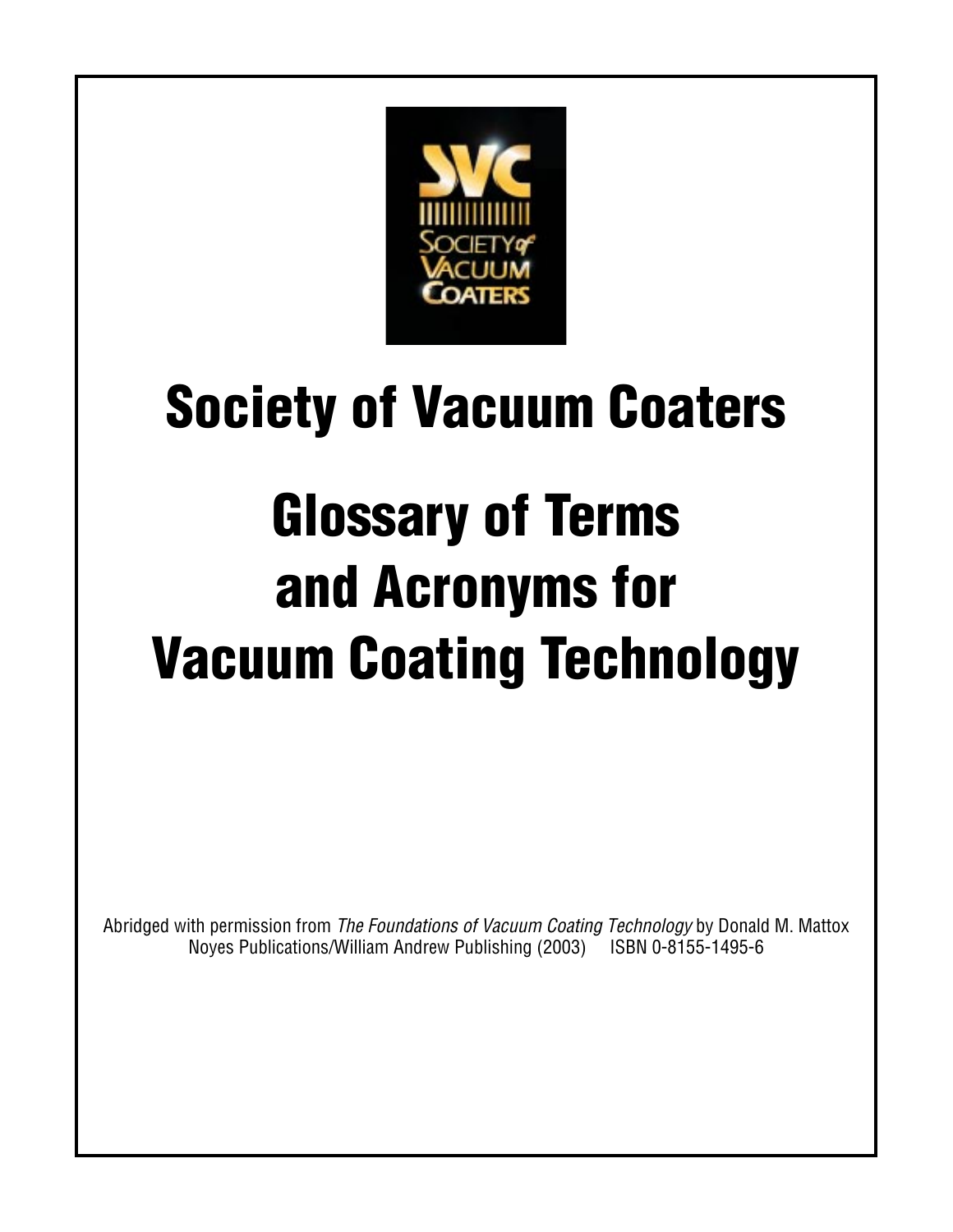#### **A**

- **Abnormal glow discharge** (plasma) The DC glow discharge where the cathode spot covers the whole cathode and an increase in the voltage increases the cathode current density. This is the type of glow discharge used in most plasma processing. See Normal glow discharge.
- **Abrasion test** (characterization) Testing film adhesion and abrasion resistance by rubbing, impacting or sliding in contact with another surface or surfaces. Examples**: Tumble test**, **Tabor test**, **Eraser test.**
- **Abrasive cleaning** The removal of surface material (gross cleaning), including contamination, by an abrasive action.
- **Abrupt-type interface** (film formation) The interface that is formed between two materials (A and B) when there is no diffusion or chemical compound formation in the interfacial region. The transition of A to B in the length of a lattice parameter ( $\approx 3\text{\AA}$ ). See Interface.
- **Activated Reactive Evaporation (ARE)** (PVD technology) Evaporation through a plasma of reactive gas in order to deposit a film of a compound material. The plasma activation increases the reaction probability and decreases the pressure of reactive gas needed to form the compound material.
- **Activation, plasma** The process of making a species more chemically reactive by excitation, ionization, fragmentation or forming new materials in a plasma.
- **Adatom** (film formation) The atom that has been deposited on the surface and that is still mobile (not condensed) on the surface.
- **Adsorption pump, vacuum** (vacuum technology) A capture-type vacuum pump that pumps by cryocondensation or cryotrapping on a surface whose temperature is less than -150°C. See Vacuum pump**.**
- **Afterglow** (plasma) The region outside the plasma-generation region where long-lived plasma species persist. Also called **Downstream location** or **Remote location**.
- **Agglomeration** (film growth) Collecting into isolated regions (clumps).
- **Altered region** (ion bombardment) The region near the surface which has been altered by the physical penetration of the bombarding species or by "knock-on" lattice atoms. In the extreme case this can lead to the amorphorization of the region. See Near-surface region.
- **Alternating Current (AC)** A potential that reverses polarity (and thus direction of current flow) each cycle.
- **Ambient conditions** (vacuum technology, contamination control) Conditions such as pressure, air composition, temperature, etc., that are present in the processing area.
- **Angle-of-incidence** (film formation) The angle of impingement of the depositing adatom flux as measured from the normal to the surface.
- **Ångstrom**  $(\mathbf{A})$  A unit of length equal to 10<sup>-10</sup> meters or 0.1 nanometer.
- **Anisotropy, film properties** (film formation) Properties that differ in different direction in the plane of the film. Often due to anisotropy in the flux of depositing material or anisotropy in the bombardment during deposition.
- **Anode** The positive electrode in a gas discharge or electroplating bath.
- **Anodic arc, plasma** (plasma technology) An arc vaporization source where the vaporized material originates from a molten anode electrode. Also called a **Distributed Arc**. See Arc source.
- **Applied bias** (PVD technology) An electrical potential applied from an external source. See Bias.
- **Arc** A high-current, low-voltage electrical discharge between two electrodes or between areas at different potentials. See Arc source.
- **Arc, gaseous** An arc formed in a chamber containing enough gaseous species to aid in establishing and maintaining an electrical arc. See Arc, vacuum.
- **Arc, vacuum** An arc formed in a vacuum such that all of the ionized species originate from the arc electrodes. See Arc, gaseous.
- **Arc suppression** Techniques for quenching an arc before it becomes too destructive. These include: shutting-off the power or introducing a voltage pulse with an opposite polarity.
- **Arc vapor deposition** (Physical vapor deposition, vacuum deposition processes) Film deposition process where the source of vapor is from arc vaporization.
- **Arc vaporization** Vaporization of a solid (cathodic) or liquid (anodic) electrode material using a vacuum or gaseous arc. Characterized by high ionization of the vaporized material. Also called **Arc evaporation**.
- **Argon** (sputtering) An inert gas used for sputtering because it is relatively inexpensive compared to other inert gases and has a reasonably high mass (40 amu).
- **Asymmetrical AC** Where the amplitude, duration and/or waveform of the voltage in one polarity of an alternating current (AC) voltage cycle is different from that in the other polarity. See Alternating current (AC), Bipolar DC.
- **Atomic mass unit (amu)** The atomic mass unit is defined as 1/<sub>12</sub> of the mass of the 12C isotope. Also called the **Unified atomic mass unit (u)**. One amu =  $1.66 \times 10^{-24}$  g.
- **Atomic peening** (film formation) The continuous or periodic bombardment of a depositing film with high energy atoms or ions to densify the depositing film material. Atomic peening tends to introduce compressive stress into the surface.
- **Atomic percent** (alloy) The percentage by atomic ratio of one material in an alloy composition. Abbreviated at%. See **Weight percent**. Example: An alloy of W:30at%Ti has the same composition as W:10wt%Ti.
- **Augmented plasma** (plasma technology) A plasma that has had electrons injected from an outside source to enhance ionization.
- **Auxiliary plasmas** (plasma technology) A plasma established in a processing system to assist in some aspect of the processing separate from the main processing event. Example: Plasma cleaning in a vacuum deposition system, plasma activation of the reactive gas near the substrate in a reactive magnetron sputter deposition system.
- **Availability, reactive gas** (film formation) The availability of the reactive gas over the surface of the film being deposited. Since the surface of the film is continually being buried, reactive gas availability is an important parameter in reactive deposition.

#### **B**

- **Back-diffusion** (vacuum technology) Flow of vapor in a direction opposite to that of the flow of gas being pumped. Occurs in the molecular flow range. Also called **Backstreaming**.
- **Backing plate** (sputtering target) The plate that the target material is bonded to that allows mounting to the cooling portion of the sputtering target assembly.
- **Backside film** (semiconductor processing) Film or coating deposited on the backside of a silicon wafer during processing of the frontside (the side on which the device structure is being built).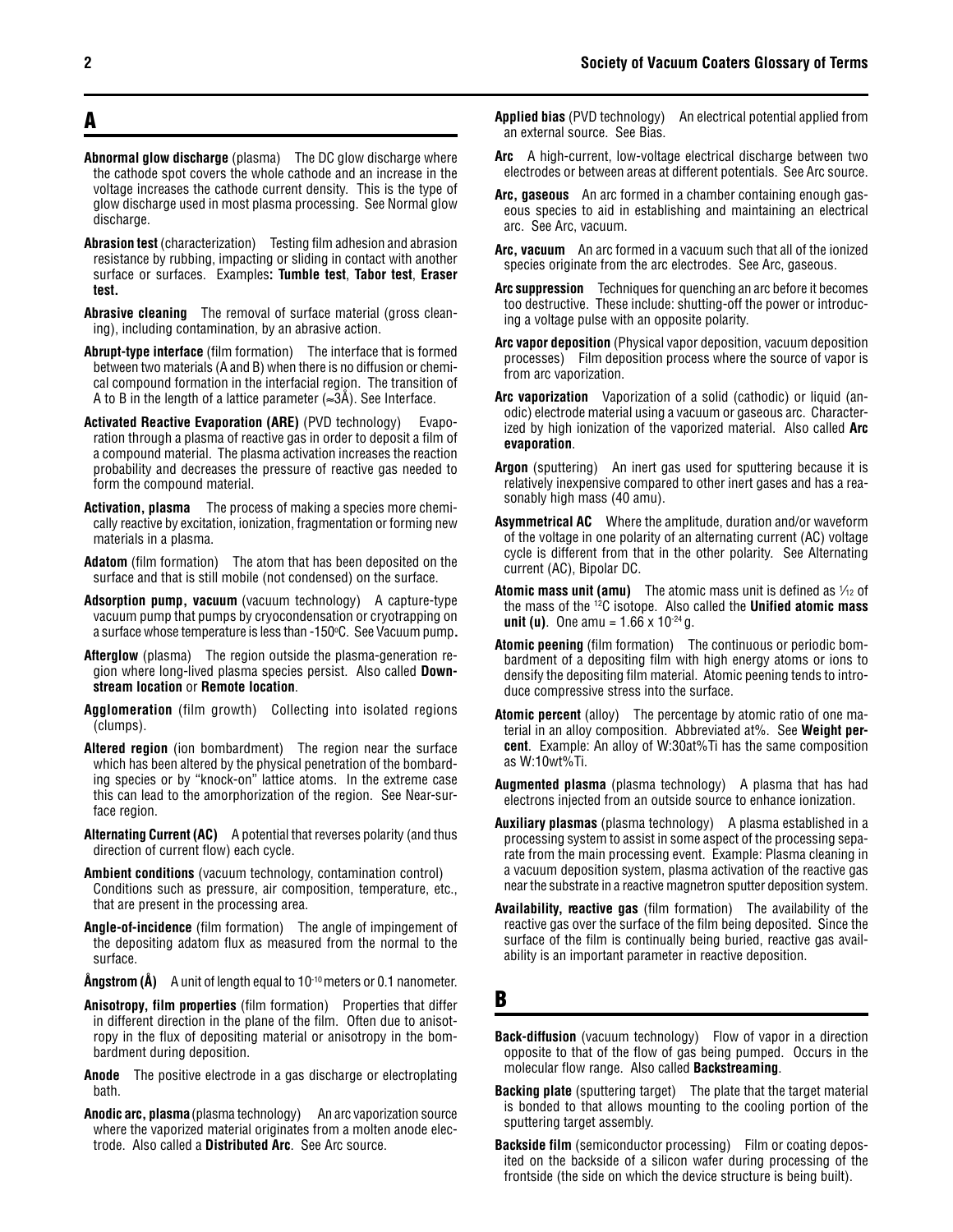- **Baffle** (PVD technology) A system of surfaces to prevent a cold surface from seeing the thermal radiation from the processing chamber.
- **Baffle source** (evaporation) (PVD technology) An evaporation source in which the vapor must collide with several hot surfaces before it can leave the source. Used to evaporate materials such as selenium and silicon monoxide which vaporize as clusters of atoms or molecules.
- **Baking, vacuum** (cleaning) Heating of a material at an elevated temperature for a period of time sufficient to reduce volatile constituents such as water, solvents and plasticizers to an acceptable level. Care must be taken not to heat the material to a temperature at which it will decompose. The necessary time and temperature is generally determined using weight-loss or mass spectroscopic analysis.
- **Banding** (PVD technology) A striped pattern on large-area substrates or webs due to variation in film thickness, morphology or composition across the width of the substrate.
- **Barrel plating** (electroplating, PVD technology) Plating objects that are loose inside a rotating grid structure (cage or barrel) so that they are tumbled and completely covered. See Fixture.
- **Barrier film** (diffusion, permeation) A film used to reduce the diffusion into a surface or through a film. Example: TiN underneath aluminum metallization on silicon to prevent diffusion of Al into the silicon on heating; aluminum film on a polymer web to reduce water permeation through packaging material.
- **Basecoat** (PVD technology) A film, often a polymer, that is applied to a surface to produce a smooth surface (**Flow coat**), to seal-in material that will outgas during vacuum processing, or to provide a "**Glue-layer**" for adhesion.
- **Batch** (PVD technology) A group of substrates that are processed in the same fixture in one "run".
- **Bias, applied** (PVD technology) An electrical potential applied from an external source.
- **Bias, electrical (PVD technology)** The electrical potential between one surface or region and another surface or region.
- **Bias, magnetic** (PVD) Magnetic field in the vicinity of the substrate during deposition to affect the structure and orientation of deposited magnetic films.
- **Bias, self** (plasma technology) An electrical potential on a surface generated by the accumulation of excess electrons (**Negative selfbias**) or positive ions (**Positive self-bias**). See Sheath potential.
- **Bias sputtering** Sputter deposition with a bias on the substrate to accelerate ions to the surface during deposition. See Ion plating.
- **Bipolar DC** A term used by some to describe a potential that reverses polarity during some part of each cycle (thus it is really an AC potential). See AC potential, Asymmetric AC.
- **Boat source** (evaporation) An evaporation source where the charge is contained in a cavity in a surface. Generally the boat is of tungsten, tantalum or molybdenum and is heated resistively. The cavity may be coated with a ceramic so that the molten charge does not come into contact with the metal. See Evaporation source.
- **Bombardment-enhanced chemical reactions** (film formation) Chemical reactions on a surface that are enhanced by bombardment by high energy atomic-sized particles. The effect is due to heating, dissociation of adsorbed species, production of electrons, etc. Important effect in reactive deposition, PECVD, plasma etching and reactive ion etching.
- **Box coater** (deposition chamber) A direct-load deposition chamber in the form of a flat-sided box, often with gussets, with one or more sides being a door. See Deposition system.

**Bulkhead mounting** (vacuum technology) When a chamber is mounted through a wall such that the chamber opening is on one side and the pumping plumbing is on the other side of the wall. This design ensures that persons working on the pumping system do not contaminate the processing environment of the opening side. See Pass box.

#### **C**

- **Cathode** The negative electrode in a gas discharge or electroplating bath.
- **Cathode spot** (plasma technology) The area on the cathode, under normal glow discharge conditions, in which the current is concentrated. As the current increases the spot becomes bigger in order to maintain a constant current density in the cathode spot. In the **Abnormal glow discharge** the cathode spot covers the whole cathode area.
- **Cathodic arc** (PVD technology) A vaporization source where the vaporized material originates from a high current density arc on the cathode surface which is usually solid. See Anodic arc.
- **Channeling** (ion bombardment) The preferential movement of an energetic ion or atom along the open region between crystallographic planes in a solid crystal.
- **Charge exchange** (plasma) When a positive ion gains an electron from a neutral atom. If the ion has a high energy the process produces a high-energy neutral and a low-energy ion.
- **Chemical pumping** The removal of gas by having it react with a material to form a compound having a low vapor pressure. Also called **Gettering**. See Getter pumping, Getters, Ion pumping.
- **Chemical sputtering** (cleaning, etching) Bombardment of a surface with a chemical species (e.g. Cl, F) which forms a volatile compound with the surface material. See Reactive plasma cleaning, Reactive plasma etching, Physical sputtering.
- **Chemical Vapor Deposition (CVD)** The deposition of atoms or molecules by the reduction or decomposition of a chemical vapor species (precursor gas) which contains the material to be deposited. Example: Silicon (Si) from silane (SiH<sub>4</sub>). See Vapor Phase Epitaxy, Decomposition reaction (CVD), Reduction reaction (CVD), Disproportionation reaction (CVD).
- **Chemical vapor precursor** (CVD, reactive deposition) A gaseous chemical species that contains the species to be deposited. Example: Silane (SiH $_{\textrm{\scriptsize{4}}}$ ) for silicon, methane (CH $_{\textrm{\scriptsize{4}}}$ ) for carbon.
- **Cleaning** (cleaning) Reduction of the amount of contamination on a surface to an acceptable level.
- **Cleaning, external** (cleaning) Cleaning done external to the deposition chamber.
- **Cleaning, gross** (cleaning) Cleaning process designed to remove all types of surface contaminants, generally by removing some of the underlying surface material.
- **Cleaning, in situ** (cleaning) Cleaning done in the deposition chamber.
- **Cleaning, plasma** (cleaning) Cleaning done using an inert or reactive gas plasma either as an external cleaning process in a **Plasma cleaner** or as an in situ cleaning process in the deposition system. See Glow bar.
- **Cleaning, solvent** (cleaning) Cleaning using a solvent that takes the contamination into solution. See Solubility test, Specific cleaning.
- **Cleaning, specific**(cleaning) Cleaning process designed to remove a specific contaminant. Example: Removal of a hydrocarbon contaminant by oxidation.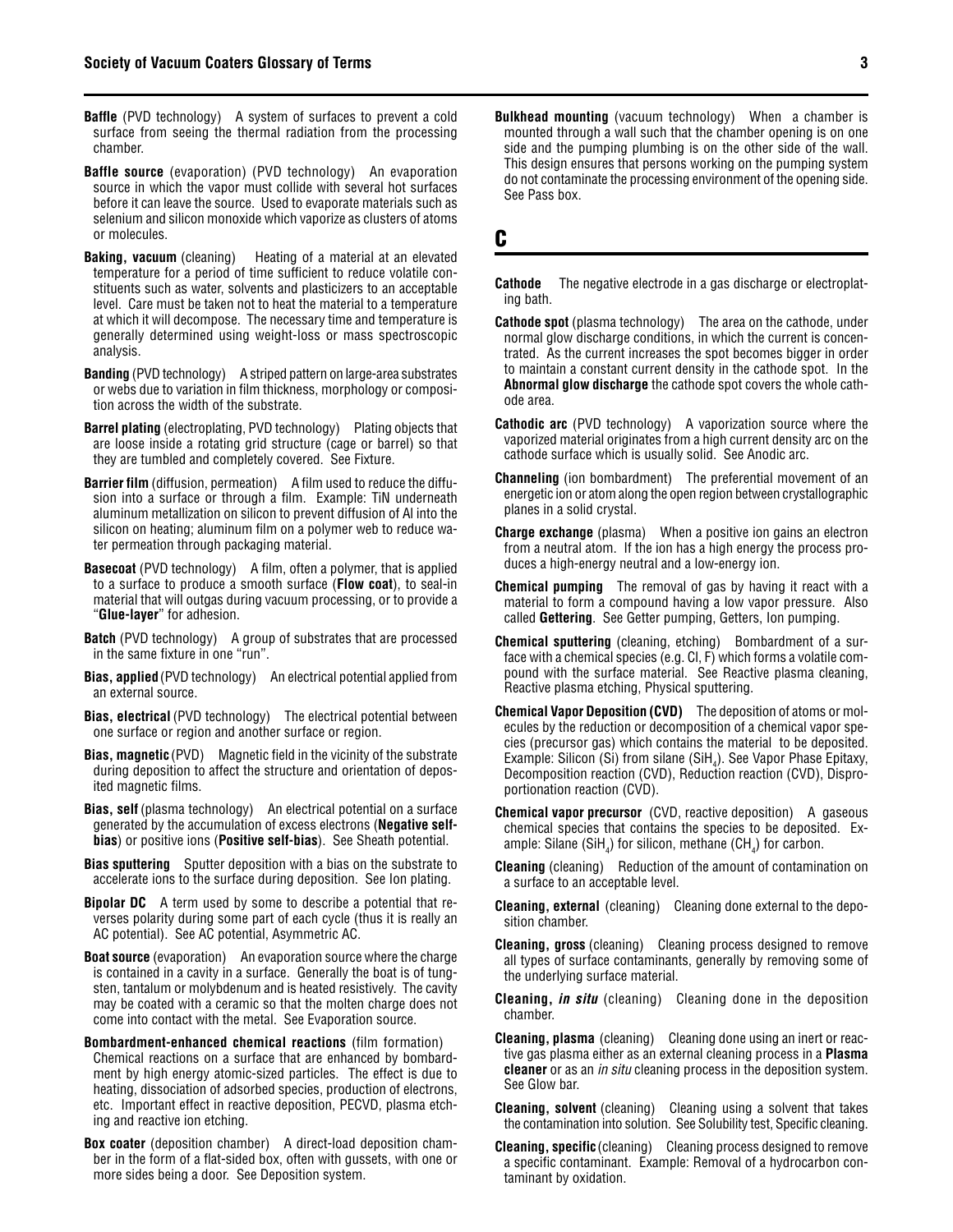- **Cleaning, sputter** (cleaning) A gross, *in situ* cleaning process where the substrate surface is sputtered prior to the film deposition.
- **Coating** Term applied to overlayed material on a surface greater than several microns in thickness. Sometimes used synonymously with film. See Overlay, Thin film, Surface modification.
- **Coating, first surface** Coating on the side of the substrate on which the incident radiation impinges. Also called **Front surface coating**. Example: First surface mirror.
- **Coating, second surface** Coating on the side of a transparent substrate opposite the side on which the incident radiation impinges. Also called a **Back surface coating**. Example: Back surface mirror.
- **Collimated sputter deposition** (PVD technology) Reduction of the non-normal flux from a sputtering target by using a honeycombshaped mechanical filter between the target and the substrate. Used to increase the throwing power in covering high-aspect-ratio surface features.
- **Columnar morphology** (film formation) The morphology that develops with thickness due to the development of surface roughness due to preferential film deposition on high points on the surface. The columnar morphology resembles stacked posts and the columns are not single grains. See Macrocolumnar morphology.
- **Comets** The visual trail in the deposition system left by molten globules emitted from a thermal vaporization or arc vaporization source. See Spits, Macros.
- **Condensation energy** (film formation) The energy released upon condensing an atom or molecule from the vapor. See Heat of vaporization.
- **Conditioning, target** (sputtering) Removal of the surface contamination such as oxides and degassing of the target material, before sputter deposition begins.
- **Conformal target** (sputtering) A sputtering target made conformal to the shape of the substrate in order to keep a constant spacing.
- **Contamination** (PVD technology) The materials in the vacuum system in a concentration high enough to interfere with the deposition process or to affect the film properties in an unacceptable manner.
- **Contamination, external environment-related** (contamination control) Contamination brought-in from the external processing environment. Example: Particulate contamination from dust.
- **Contamination, process-related**(contamination control) Contamination from the deposition process. Example: Outgassing of evaporation source, volatilization of hydrocarbons from contaminated evaporation material.
- **Contamination, system-related**(contamination control) Contamination coming from the deposition system. Example: Backstreaming from pump oils, particulates from pinhole flaking in the system.
- **Coordination number** (crystallography) The number of nearestneighbor atoms to a point in a lattice or on a surface.
- **Corona discharge** Electrical breakdown of the gas near a surface due to a high electric field that exceeds the dielectric strength of the gas. Usually seen at high-field points such as tips but can be found over planar electrically insulating surfaces which have been charged by an rf field. Example: St. Elmo's fire seen in nature under high electric field conditions.
- **Corona treatment** (surface modification) Treatment of polymer surfaces in a corona discharge in order to give the surface a higher surface energy and make it more wettable.
- **Cosine Law, Knudsen's** The intensity of flux from a point source impinging on a flat surface normal to the direction to the point of emission is proportional to the cosine of the angle subtended by

the source at the plane surface and inversely proportional to the square of the distance (cos $\Theta$ /r<sup>2</sup>).

- **Critical cleaning** (cleaning) Removal of contaminants from a surface to a predetermined level. Also called **Precision cleaning**.
- **Crosstalk** (sputtering) When material from one sputtering target is deposited on another target.
- **Cycle time, processing** The time for one complete processing sequence including loading and unloading.
- **Cylindrical (hollow) magnetron** (sputtering) A hollow cylindrical tube often with ends flared toward the interior where a magnetic field confines the secondary electrons emitted from the inside surface to paths parallel to the axis of the tube (magnetron configuration). The flares prevent the loss of the electrons from the ends of the tube. See Magnetron.

#### **D**

- **Damage threshold** (bombardment) The energy at which radiation or bombarding particles will introduce damage to the atomic structure of a material, thus changing its properties. Example: Bombarding growing TiO<sub>2</sub> films with argon ions having an energy greater than 300 eV will increase the optical absorptivity of the deposited film material.
- **Dark space, cathode** (plasma) The darker region of a plasma near the cathode surface where most of the potential drop in a DC diode discharge occurs. Region where electrons are being accelerated away from the cathode. Also called the **Cathode sheath**.
- **Dark space shield** (plasma) A grounded surface that is placed at less than a dark space width from the cathode in order to prevent establishing a discharge in the region between the two surfaces. Also called the **Ground shield**. See Paschen curve.
- **DC glow discharge** (plasma) The plasma discharge established between two electrodes in a low-pressure gas and in which most of the potential drop is near the cathode surface and a plasma region (positive glow) where there is little potential drop that can extend for an appreciable distance.
- **De-excitation** (plasma) The return of an electron in an excited state to a lower energy level accompanied by the release of optical radiation. Also called **Relaxation**.
- **De-wetting growth** (film formation) When the nuclei tend to grow normal to the surface rather than laterally over the surface. See Wetting growth**.**
- **Decorative coating** A coating whose function is to be decorative so that the properties of the coating of interest are primarily reflectivity, color, color distribution and texture. Example: Aurora Borealis coating.
- **Decorative/functional coating** A coating which has both the requirement of a decorative coating but also improves some functional property such as abrasion, wear, corrosion, etc. Example: Decorative coating on a plumbing fixture or door hardware. See Functional coating, Decorative coating.
- **Deposition rate** Mass or thickness of material deposited per unit time. Measured in micrograms per cm<sup>2</sup> per sec, nanometers per second or Ångstroms per second.
- **Deposition system** (PVD technology) A vacuum system used for physical vapor deposition processing.
- **Deposition system, direct-load** A system where the processing chamber is opened to the ambient each time the fixture is placed into or removed from the chamber. Also called a **Batch system**.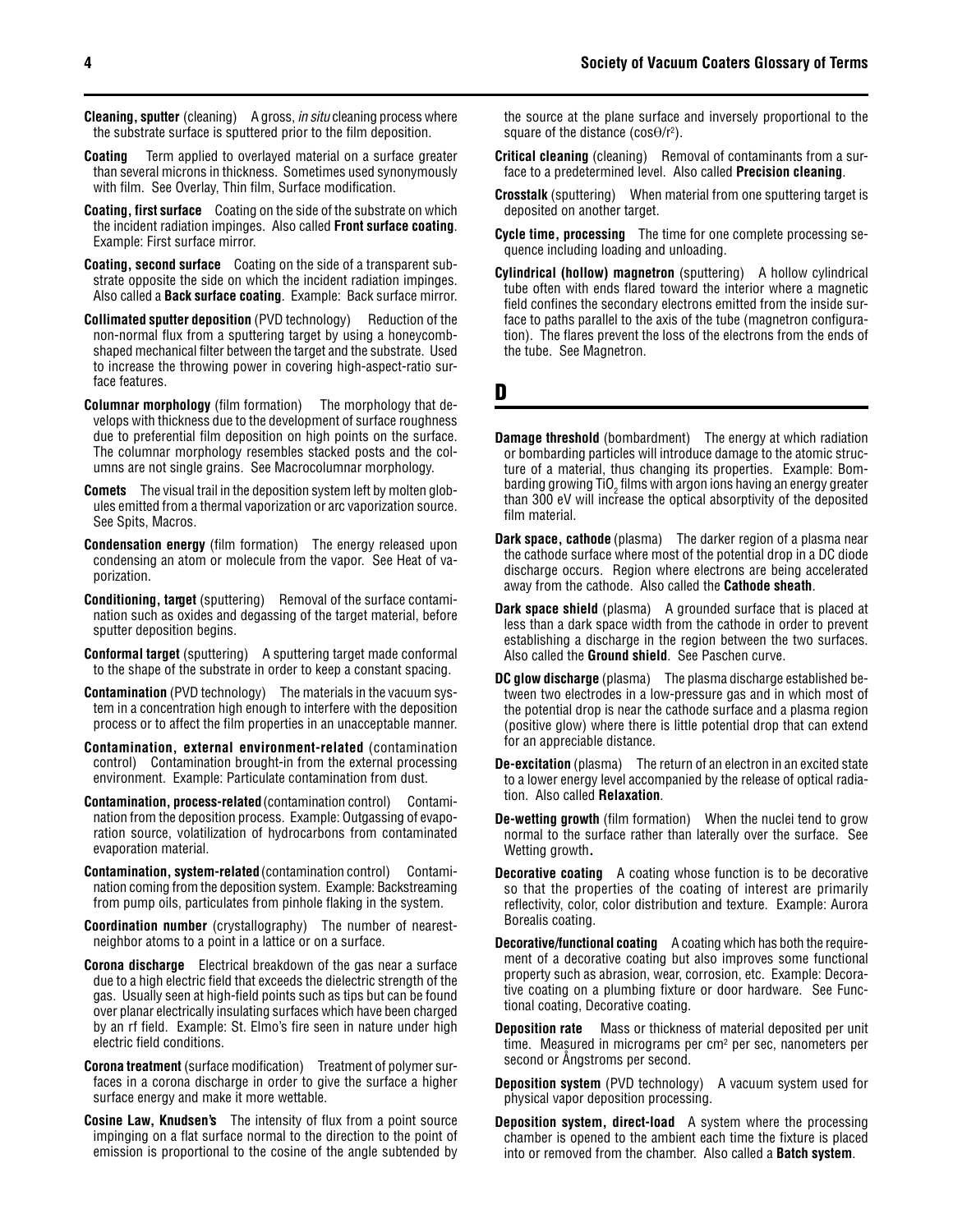- **Deposition system, dual-chamber** A chamber which has two separate sections separated by a low conductance path. The sections may be independently pumped or there may be two different gas pressures in the sections. This allows high gas load operations, such as unrolling a web, to be performed in a section separate from the film deposition section.
- **Deposition system, in-line** A series of sequential vacuum modules in a line beginning and ending with load-lock chambers that allows the substrate to enter one end and exit the other end without reversing direction.
- **Deposition system, load-lock** A system which has a chamber intermediate between the ambient and the deposition chamber that allows the substrate to be outgassed, heated, etc., before being placed in the deposition chamber. The substrates are passed from the load-lock chamber into the deposition chamber through an **Isolation valve using Transfer-tooling**. In the **Rotary load-lock** the substrate passes through several chambers before returning to the insertion/removal chamber.
- **Deposition system, web coater** Specialized direct-load deposition system used to coat web material which is often on very large, heavy rolls. Often a dual-chamber system. Also called a **Roll coater**.
- **Dewetting growth** (film formation) When nuclei on a surface grow by atoms avoiding the surface and the nuclei grow normal to the surface. Example: Gold on carbon. See Wetting growth.
- **Diamond-like carbon (DLC)** An amorphous carbon material with mostly sp<sup>3</sup> bonding that exhibits many of the desirable properties of diamond but does not have the crystal structure of diamond.
- **Dichroic coating** An optical coating that reflects certain wavelengths and allows others to pass through. Example: Heat mirror, sunglass coatings. See Ophthalmic coatings, Band-pass coatings.
- **Diffusion-type interface** (film formation) When the interfacial material (interphase material) that has been formed during the deposition of A onto B along with subsequent diffusion, consists of an alloy of A and B with a gradation in composition. See Interface, Kirkendall porosity, Interphase material.
- **Direct current (DC)** A voltage waveform where the polartity is the same or zero at all tmes. See Pulsed DC.
- **Direct-load processing system** A single-chamber vacuum system where the chamber is opened to the ambient each time the chamber is loaded or unloaded. Also called a Batch processing system.
- **Disappearing anode effect** (sputtering) In reactive deposition of electrically insulating films, the surfaces in the deposition chamber become covered with an insulating film and the electron flow to the grounded surface (anode) must change position as the surfaces become coated.
- **Documentation** (manufacturing) The documentation that is maintained in order to know what was done during the processing and the status of the processing equipment. This enables reproducible processing to be performed.
- **Documentation, Log** A dated document detailing who, when and what was done. See Log, calibration, Log, maintenance, Log, run time.
- **Documentation, Manufacturing Processing Instruction (MPI)** Detailed instructions for the performance of each operation and the use of specific equipment, based on the specification, that apply to each stage of the process flow. MPIs are developed based on the specifications.
- **Documentation, Process Flow Diagram (PFD)** A diagram showing each successive stage in the processing sequence including storage, handling and inspection. A PFD is useful in determining that there are MPIs that cover all stages of the processing.
- **Documentation, Specifications (Specs)** The formal document which contains the "recipe" for a process and which defines the materials to be used, how the process is to be performed, the parameter windows and other important information related to safety, etc. Information on all critical aspects on the process flow sheet should be covered by Specifications.
- **Documentation, Travelers** Archival document that accompanies each batch of substrates detailing when the batch was processed and the specifications and MPIs used for processing. The traveler also includes the **Process sheet** which details the process parameters of the deposition run. Also called a **Run-card** in semiconductor processing.
- **Dose** (ion bombardment) The total number of bombarding particles per unit area.
- **Dry process** A process that uses no fluids. Often desirable in context of waste disposal.

#### **E**

- **E-beam evaporation** (PVD technology) Evaporation in a good vacuum using a focused high-energy low-current electron beam as the means of directly heating the material to be evaporated.
- **Electrode** An electrically conductive surface that is active in carrying an electric current. See Cathode, Anode.
- **Electron** Elementary particle having a negative charge and a mass of approximately 1/1840 that of a hydrogen atom.
- **Electron beam (e-beam)** (evaporation) Heating and evaporation of a material by an electron beam. The electron beam generally has a low-current of high-energy electrons and is directed to the surface of the material to be evaporated and may be **Rastered** over the surface during heating. Electron beam of low-energy and highcurrent can be used to evaporate material but the term e-beam is generally applied to a beam using high-energy electrons.
- **Electron impact excitation** (plasma chemistry) Excitation of an atom or molecule by electron impact. See Excitation.
- **Electron impact fragmentation** (plasma chemistry) Fragmentation of a molecule by electron impact.
- **Electron impact ionization** (plasma chemistry) lonization of an atom or molecule by the impact of an electron causing the loss of an electron. See Ionization.
- **Electron volt (eV)** The amount of kinetic energy imparted to a singly charged particle when accelerated through a potential of one volt. Equal to 1.602 x 10<sup>-19</sup> Joules. A particle with 1 eV of energy has a temperature equivalent to about 11600 K.
- **Epitaxial growth** (film formation) Growth of one crystal on another such that the growth of the deposited crystal is determined by the crystalline orientation of the underlying surface.
- **Epitaxy** Oriented overgrowth of an atomistically deposited film. See Epitaxial growth, Homoepitaxy, Heteroepitaxy.
- **Epitaxy, Heteroepitaxy** Oriented overgrowth on a substrate of a different material or the same material with a different crystalline structure. Example: Silicon on sapphire.
- **Epitaxy, Homoepitaxy** Oriented overgrowth on a substrate of the same material. Example: Silicon on doped silicon.
- **Equilibrium vapor pressure** The pressure above a surface when there are as many atoms leaving the surface as are returning to the surface (isothermal closed container). See Saturation vapor pressure.
- **Evaporant** (PVD technology) The material to be evaporated.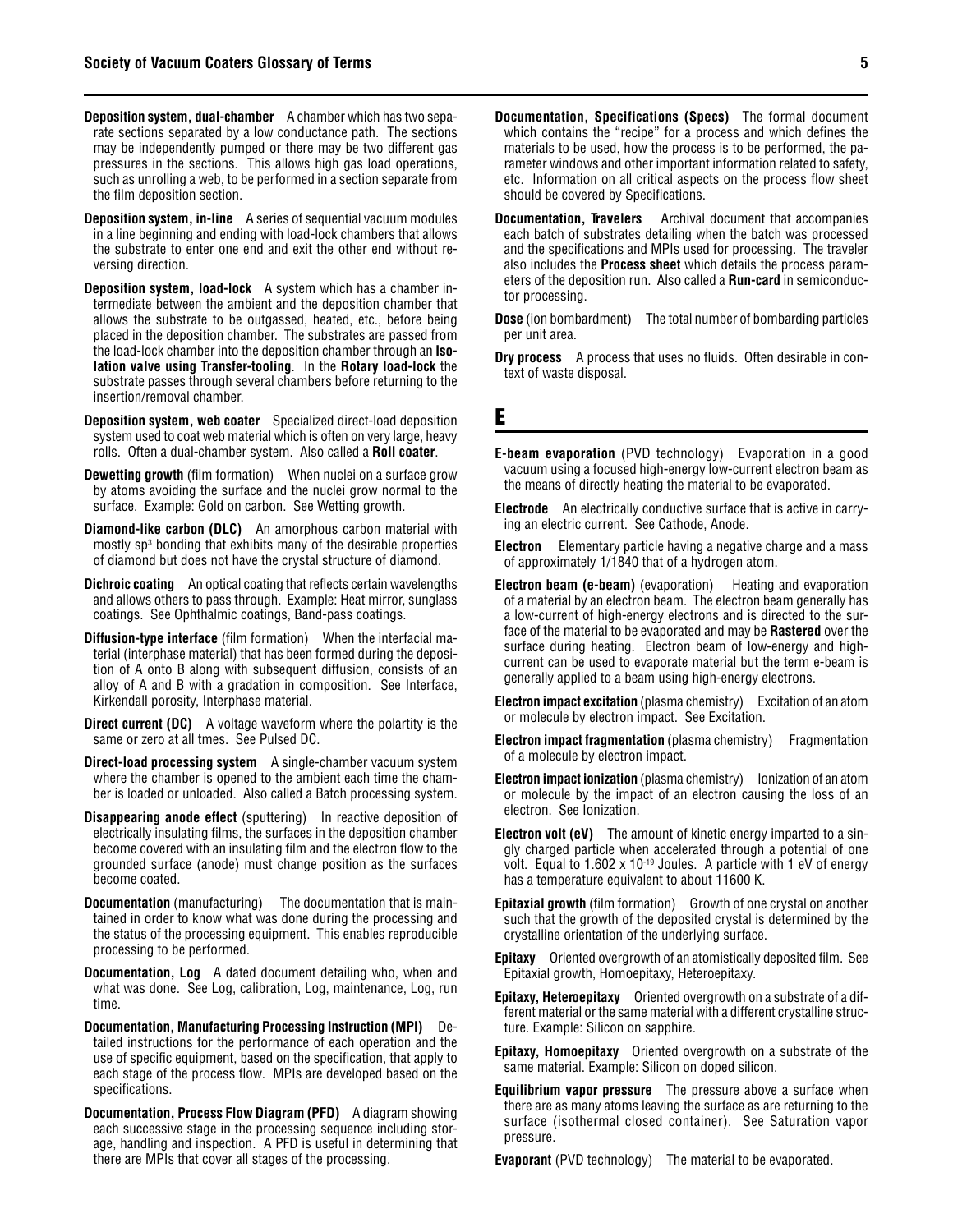**Evaporation** Vaporization from a liquid surface. See Sublimation.

- **Evaporation-to-completion** (PVD technology) Complete vaporization of the charge of evaporant. A common method of obtaining reproducible film thickness from run-to-run if the geometry of the system and other conditions remain constant.
- **Evaporation rate, free surface** The amount of material leaving the surface per unit of time when there are no collisions above the surface to cause backscattering of the material to the surface. See Langmuir Equation.
- **Evaporation source** (PVD technology) The source used to evaporate a material.
- **Evaporation source, baffle** An evaporation source in which the vapor must collide with several hot surfaces before it can leave the source. Used to evaporate materials such as selenium and silicon monoxide which vaporize as clusters of atoms or molecules.
- **Evaporation source, boat** Evaporation from a resistively heated surface in the shape of a boat or canoe.
- **Evaporation source, coil** A thermal evaporation source in the form of a coil, usually of stranded wire, that is wetted by the molten material and allows deposition in all directions.
- **Evaporation source, confined vapor** A thermal evaporation source where the vapor is confined in a cavity and the substrate, such as a wire, is passed through the cavity.
- **Evaporation source, crucible** A container for holding a large amount of molten material. The crucible may be of a number of shapes such as a symmetrical pot or a high-capacity elongated trough (**Hogtrough crucible**).
- **Evaporation source, e-beam, focused** Evaporation using a focused high-energy low-current electron beam as the means of heating the surface of the material directly.
- **Evaporation source, e-beam, unfocused** Evaporation using an unfocused low-energy high-current electron beam as the means of heating the material directly or by heating the crucible containing the material.
- **Evaporation source, feeding** An evaporation source in which the evaporant material is replenished either during the deposition process of after the deposition process.
- **External processing environment** (PVD technology) The processing environment external to the deposition system in which processes such as cleaning, racking and un-racking take place.

### **F**

- **Feeding source** (evaporation) An evaporation source in which the evaporant material is replenished either during the deposition process or after the deposition process. See Evaporation source, Flash evaporation.
- **Feeding source, pellet** A mechanism to feed individual pellets into a molten pool to replenish the charge or onto a hot surface for flash evaporation.
- **Feeding source, powder** A mechanism to feed powder into a molten pool to replenish the charge or onto a hot surface for flash evaporation.
- **Feeding source, rod-feed** A focused e-beam source where the surface of the end of a rod is being heated and the molten material is contained in a cavity of the rod material. As the material is vaporized the rod is moved so as to keep the molten material in the same position with respect to the e-beam.
- **Feeding source, tape feed** An evaporation source where the melt material is continually or periodically renewed by a tape being fed into the molten material.Generally a tape is easier to feed than a wire.
- **Feeding source, wire feed** An evaporation source where the melt material is continually or periodically renewed by a wire being fed into the molten material.
- **Field-free region** (plasma) A region in which there is no electric field. Usually generated by having the region surrounded by an electrical conductor (soild or as a grid).
- **Film** (substrate) A free-standing flexible structure of limited thickness. Also called a **Web**.
- **Film ions** (PVD technology) lons of the condensable film material being deposited. Often accelerated to a high kinetic energy in an electric field.
- **Filtered arc source** An arc vaporization source designed to filter out the macros, generally by deflecting the plasma beam. See Arc source, Plasma duct.
- **Fixture** (film deposition) The removable and generally reusable structure that holds the substrates during the deposition process. The fixture is generally moved, often on several axes, by tooling during the deposition process. In some cases the same fixture is used to hold the substrates during the cleaning process. See Rack, Tooling.
- **Fixture, cage** (film deposition, electroplating) A container with wire mesh sides that contains loose parts and is rotated during the deposition process to allow complete coverage of the parts. Also called a **Barrel fixture**.
- **Fixture, callote** A hemispherical cap-shaped fixture on which the substrates are mounted. Often used in thermal evaporation to keep the substrate surfaces an equal distance from the point-evaporation source and keep the angle-of-incidence of the deposition normal to the substrate surfaces.
- **Fixture, carousel** A fixture on which parts are mounted and then moved in a circular motion (like a merry-go-round). Example: In front of a sputtering target or between two sputtering targets.
- **Fixture, cassette** (semiconductor processing) A storage fixture that hold wafers so that the paddle can perform a pick-n-place motion. See Paddle.
- **Fixture, christmas tree** A fixture that has a number of branches on which parts are hung. Also called a **Tree fixture**.
- **Fixture, drum** A cylindrical fixture where the substrates are mounted on the walls of a cylinder or mounted on structural members positioned in a cylindrical arrangement.
- **Fixture, drum, rotisserie** A planetary arrangement using a cylindrical drum fixture where the parts are mounted in a cylindrical arrangement around the axis of rotation of the drum and rotate about a second axis.
- **Fixture, ladder** (thermal evaporation) A fixture for holding a number of evaporator filaments in a vertical array so as to approximate a line source.
- **Fixture, pallet** A planar surface on which the substrates lie or are mounted. The pallet may be held horizontal or verticle. Often the initial angle-of-incidence of the depositing material is high, which can lead to film-density problems.
- **Fixture, planetary** A fixture that has a motion around one fixed axis and several moving axes in a plane.
- **Fixture, vibratory pan** A fixture for coating small parts by placing them in a pan that is vibrated causing the parts to move about and allowing 100% coverage of the part. Also called a **Shaker table**.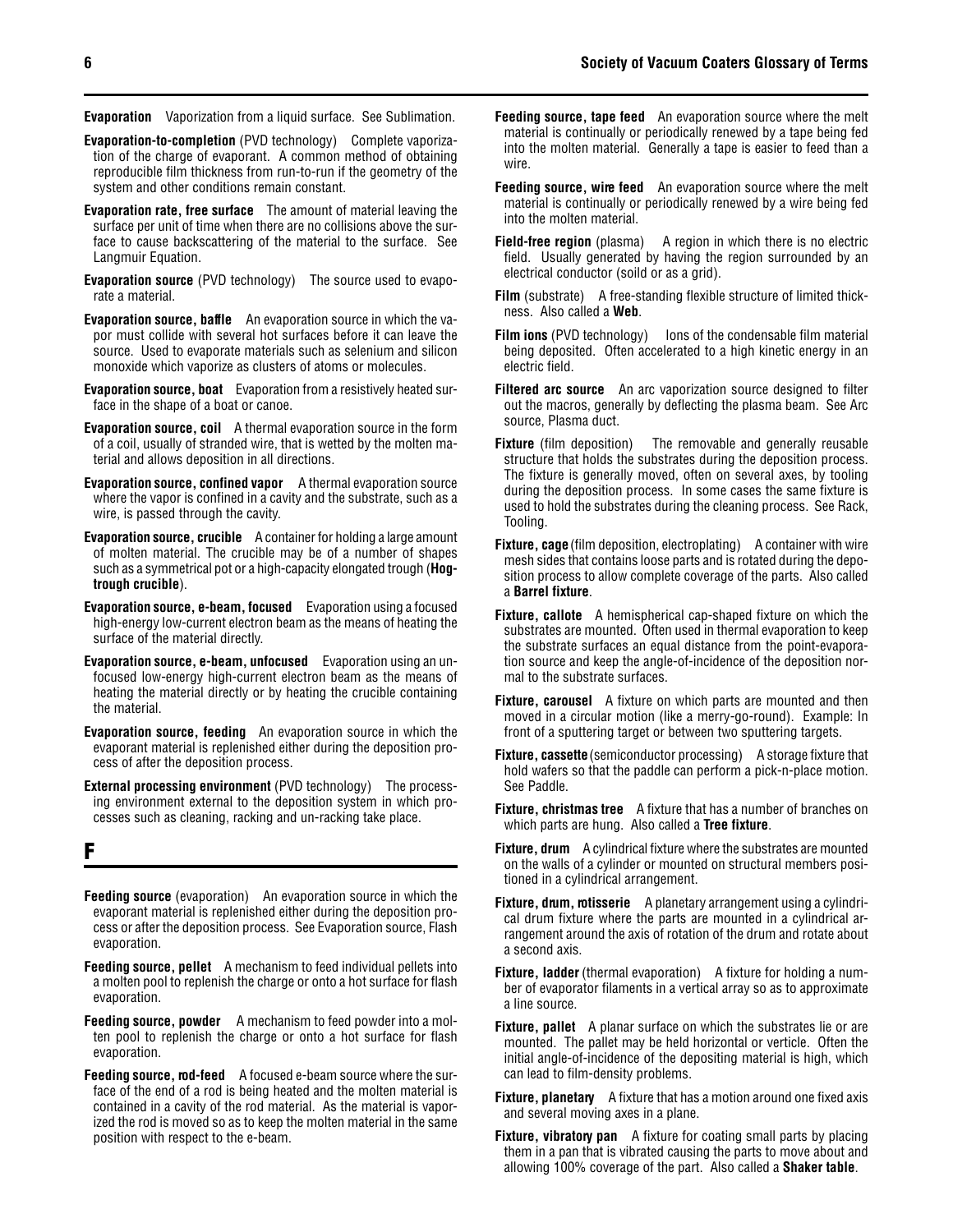- **Flakes** (contamination control) Particles of film material that become dislodged in the vacuum system and generate particulate contamination in the system.
- **Flash evaporation** (film deposition) The deposition of a material by rapid heating so that there is no time for diffusion or selective evaporation. Flash evaporation is used to deposit alloy materials where widely different vapor pressures prevent uniform vaporization of the elemental components of the alloy.
- **Flash evaporation, exploding wire** The heating and vaporization of a wire by the sudden discharge of an electrical current through the wire.
- **Flash evaporation, laser ablation** Vaporization of a surface by the adsorption of energy from a laser pulse.
- **Flash evaporation, pellet feed** Where individual pellets are fed onto a hot surface where they are completely vaporized before the next pellet is dropped.
- **Flash evaporation, wire tapping** Where the tip of a wire is periodically tapped against a hot surface so the tip of the wire is periodically vaporized.
- **Floating potential** The electrical potential assumed by a material that is electrically isolated from ground.
- **Flow chart, process** (manufacturing) A schematic diagram of the processing, including inspection, characterization, handling and storage, that a substrate encounters in going from the as-received material to the final product. The flow chart is useful in determining that complete documetaion has been developed for all phases of the processing.
- **Flux** (particle bombardment) The number of particles per unit area per unit time. Example: lons per cm<sup>2</sup> per second. Also called the **Dose rate.**
- **Flux distribution** (film deposition) The angular distribution of the particles incident on the substrate surface.
- **Flux distribution** (vaporization) The angular distribution of the particles leaving a vaporization source. See Cosine distribution.
- **Flux ratio** (ion plating) The ratio of the number of energetic bombarding particles to the deposition rate of the depositing condensable film atoms.
- **Fractionation, by evaporation** (PVD Technology) When preferential vaporization of one constituent of a vaporizing melt occurs due to its higher vapor pressure leaving the melt with an increasingly higher proportion of the less-volatile material. See Fractional distillation, Raoult's Law.
- **Frank-van der Merwe growth mode** (film formation) Layer-bylayer growth where there is strong interaction between the depositing atoms and the substrate. Complete coverage of the substrate is attained in a few monolayer film thickness. See Volmer-Weber (island) growth, Stranski-Krastanov (pseudomorphic) growth.
- **Functional coating** A coating that improves the functional properties of a surface such as wear-resistance, corrosion-resistance, abrasion-resistance, bondability, etc.

#### **G**

- **Gas** A state of matter in which the molecular constituents move freely and expand to fill the container which holds it. Generally the term includes vapors. See Vapor.
- **Gas discharge See Glow discharge.**
- **Gas evaporation** Vaporization into a gaseous environment which has a gas density sufficient to allow collisions that lead to gas phase nucleation and the generation of ultrafine particles in the gas. See Ultrafine particles.
- **Gas incorporation** (film formation) Incorporation of soluble or insoluble gases during film growth either by physical trapping or by low-energy implantation by bombarding species. Example: Incorporation of helium in gold films. See Charging, hydrogen.
- **Gas scatter plating** (film deposition) Increasing the throwing power of the depositing atoms by scattering the atoms in a gaseous atmosphere. Does not work very well without a plasma due to gas phase nucleation and the deposition of ultrafine particles. When a plasma is present the ultrafine particles become negatively charged and do not deposit on the substrate particularly if the substrate is at a negative potential as in ion plating.
- **Gas scattering** Scattering of a high velocity atom by collision with gas molecules. See Thermalization, Gas scatter plating.
- **Gas-phase nucleation** (particle formation) The nucleation of atoms in a gaseous environment where multi-body collisions allow the removal of the energy released on condensation. See Gas evaporation.
- **Gaseous arc** An arc formed in a chamber containing enough gaseous species to aid in establishing and maintaining the arc. See Vacuum arc.
- **Glow bar** (PVD technology) A high voltage electrode that allows a glow discharge to be established in a vacuum chamber for cleaning and surface treatment purposes. The glow bar should be as large as possible in order to generate as uniform a plasma as possible throughout the chamber.
- **Glow** (plasma) The visual emission from a glow discharge, particularly the plasma region.
- **Glow discharge** (plasma) The plasma generation region and other contiguous plasma-containing regions such as the plasma region, the afterglow region and wall sheath. Also called a **Gas Discharge**.
- **Glow discharge cleaning** Subjecting a surface to a plasma of an inert or reactive gas to enhance desorption of gases and, in the case of reactive gas plasma, by forming volatile species that leave the surface. Cleaning occurs by the action of ions accelerated across the wall sheath, radiation from the plasma, and energy released on the surface by the recombination of ions and electrons. In the cases of reactive gas plasmas, chemical reactions occurs on the surface. See Ion scrubbing, Reactive plasma cleaning.
- **Glue-layer** (adhesion) An intermediate layer between the film and the substrate used to increase adhesion. Also called a **Bond coat**. Example: The titanium layer in a titanium-gold metallization on an oxide. The titanium chemically reacts with the oxide and alloys with the gold.
- **Grading** The gradual changing of a property or composition from one value to another. Example: Graded density coating, grading composition from Ti to TiN by controlling nitrogen availability during reactive deposition, grading TCE by grading glass composition in a glass-to-metal seal.
- **Graded interface** (film formation) When the interfacial region between a film and a substrate has composition or properties that vary throughout the thickness. See Interphase material.
- **Ground** (electrical) The electrical plane, usually earth, which has a common zero potential and to which most electrical circuits are referenced by being attached (i.e., grounded).
- **Ground shield** (plasma technology) A grounded surface placed at less than a dark-space distance from a DC cathode surface in order to prevent a glow discharge from forming on the surface. See Paschen curve.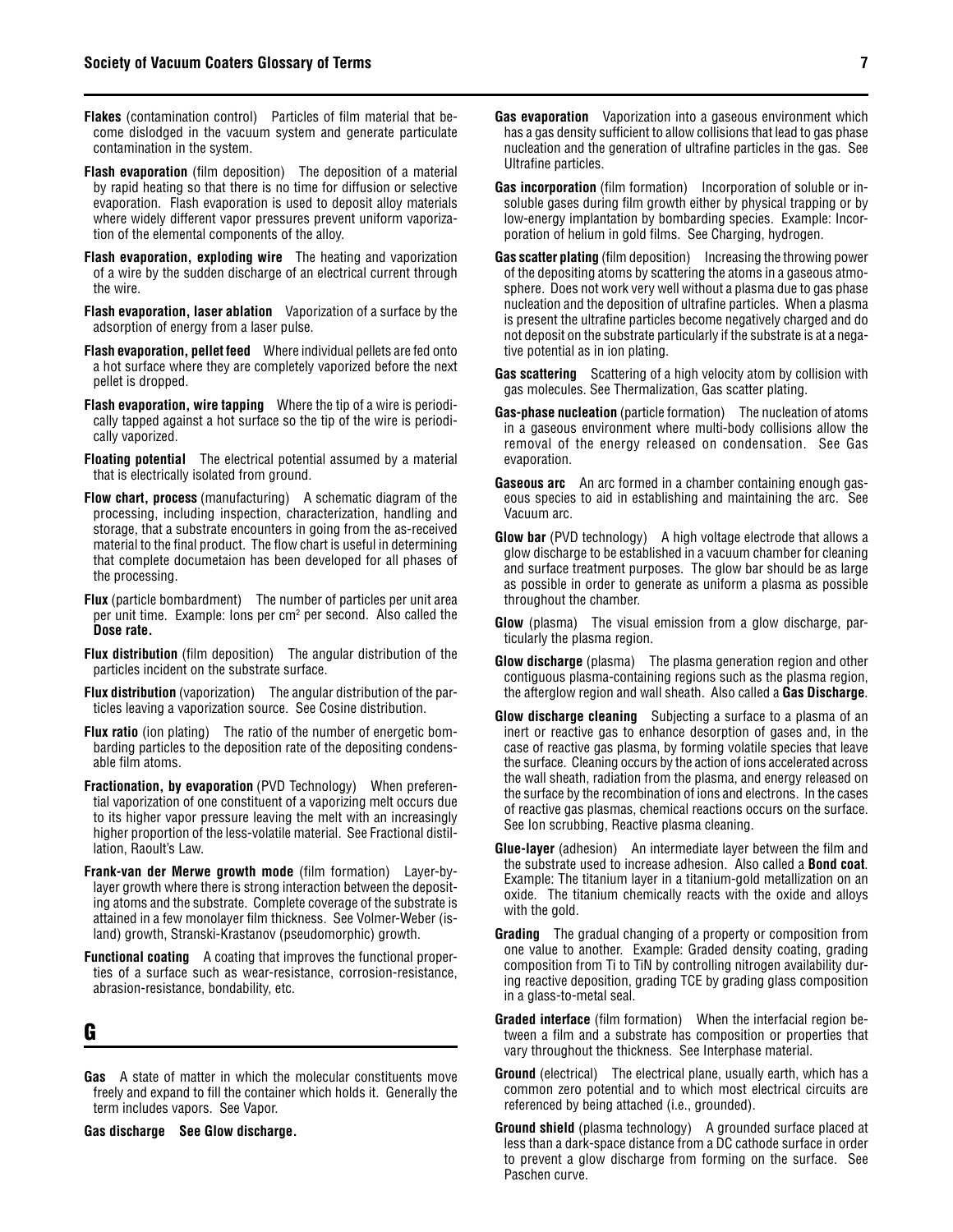#### **H**

- **Hard coating** A coating that extends the life of a tool that is subject to wear such as a drill bit, extrusion die, injection mold, etc. The mechanism may not be entirely related to hardness of the coating. For example the coating can reduce the friction and thus prolong tool life or it may provide a diffusion barrier that prevents adhesion and galling.
- **Hearth** (e-beam evaporation) The water-cooled structure that has a depression called a pocket in which the material to be evaporated is contained. See Pocket; Skull; Liner, Pocket.
- **Heat of condensation** Heat released by the physisorption or chemisorption of species on a surface. See Heat of vaporization.
- Heat of reaction Heat taken up (endothermic) or released (exothermic) during a chemical reaction.
- **Heat of vaporization** Heat taken up during the vaporization of a molecule from a surface and released on condensation. Example: The heat of vaporization of gold from a tungsten surface equals about 3 eV per atom. See Heat of condensation.
- **Heteroepitaxy** Oriented overgrowth on a substrate of a different material or the same material with a different crystalline structure. Example: Silicon on sapphire. See Homoepitaxy.
- **Heterogeneous nucleation** (film formation) Nucleation of one material on a different material. Example: Silicon on sapphire. See Homogeneous nucleation.
- **High energy neutrals** (sputtering) High energy neutral species formed by neutralization and reflection of the high energy bombarding ions during sputtering.
- **High energy neutrals** (plasma chemistry) High energy neutral species formed by charge exchange processes**.**
- **High vacuum** (PVD technology) A gas pressure in which there is no significant amount of gaseous contamination that will affect the deposition process or the properties of the deposited film.
- **Hollow cathode** (plasma) A cathode with a deep cylindrical cavity or tube such that the electrons are trapped in the cavity and are effective in ionizing gases in the cavity. The cathode can be heated to the point that there is thermoelectron emission (**Hot hollow cathode**). The hollow cathode can be used as an electron source.
- **Homoepitaxy** Oriented overgrowth of a film on a substrate of the same material. Example: Silicon on doped silicon. Also called **Isoepitaxy**. See Heteroepitaxy.
- **Homogeneous nucleation** Nucleation of atoms on a surface of the same material. Example: Silicon-on-silicon. See Heterogeneous nucleation.
- **Hybrid deposition system** (PVD technology) System using two or more deposition techniques in sequence usually in separate chambers. See Deposition system.
- **Hybrid process** (PVD technology) Deposition process that uses more than one deposition technique at the same time. Example: Reactive deposition of a carbonitride by sputtering a metal in a gas containing nitrogen, argon and acetylene where the acetylene is decomposed in the plasma (VLP-PECVD) to provide the carbon thus making a hybrid PVD/PECVD process.

**I**

- **In situ cleaning** (PVD technology) Cleaning in the deposition system. Examples: Ion scrubbing, Reactive plasma cleaning, Sputter cleaning.
- **In-chamber contamination** (cleaning) Contamination that occurs in the deposition system during pumpdown and vacuum processing. Example: Backstreaming of pump oils into the deposition chamber.
- **In-house coater** (surface engineering) A manufacturing facility that only coats items for one group that controls their actions. See Contract coater and Jobshop.
- **In-line processing system** In-line PVD processing systems use several processing chambers connected together to sequentially process the substrates. The in-line systems are characterized by having the substrates moving from chamber-to-chamber in one direction so that a substrate can be processed in each module all the time.
- **In-line processing system, valve-isolation** In the Valve Isolation In-line system there is a valve between processing chambers.
- **In-line processing system, pump-isolation** In the Pump Isolation In-line system there is a intermediate chamber ("tunnel") between the processing chambers. This intermediate chamber has a low conductance for gas flow between chambers and the region is actively pumped to prevent gases from one chamber getting into the other chamber.
- **In-line processing system, vacuum transfer** In the Vacuum Transfer in-line system the fixture is moved into and out of a common transfer chamber that is under "rough" vacuum.
- **In-line processing system, controlled-atmosphere transfer** In the Inert Transfer In-line system the transfer chamber is at atmospheric pressure, so hermetically sealed gloves can be used. The gas in the transfer chamber can be a dry air if the product is moisture sensitive or an inert gas, such as argon or nitrogen, if chemical reaction is a problem.
- **Inert gas** A gas that doesn't chemically react with surfaces under processing conditions. They include: "noble" gases that have filled electron shells (e.g., He, Ne, Ar, Kr, Xe) and thus are chemically inert, and other gases such as nitrogen under specific conditions.
- **Interface** (film formation) The region of contact between two materials. See Interphase material.
- **Interface, abrupt** The interface that is formed between two materials (A and B) when there is no diffusion or chemical compound formation in the interfacial region. The transition of A to B in the length of a lattice parameter ( $\approx 3\text{\AA}$ ).
- **Interface, combination** An interface composed of several types of materials such as an alloy with a second phase dispersed in it.
- **Interface, compound** When the interfacial material (interphase material) that has been formed during the deposition of A onto B along with subsequent diffusion and reaction, consists of a compound of A and B such as an intermetallic compound.
- **Interface, diffusion** When the interfacial material (interphase material) that has been formed during the deposition of A onto B along with subsequent diffusion, consists of an alloy of A and B with a gradation in composition. See Kirkendall porosity, Interphase material.
- **Interface, mechanical interlockng** A "tongue-and-groove" interlocking where the materials "key" into each other at the interface and a fracture that follows the interface must take a circuitous route with greatly changing stress tensors as the fracture propagates.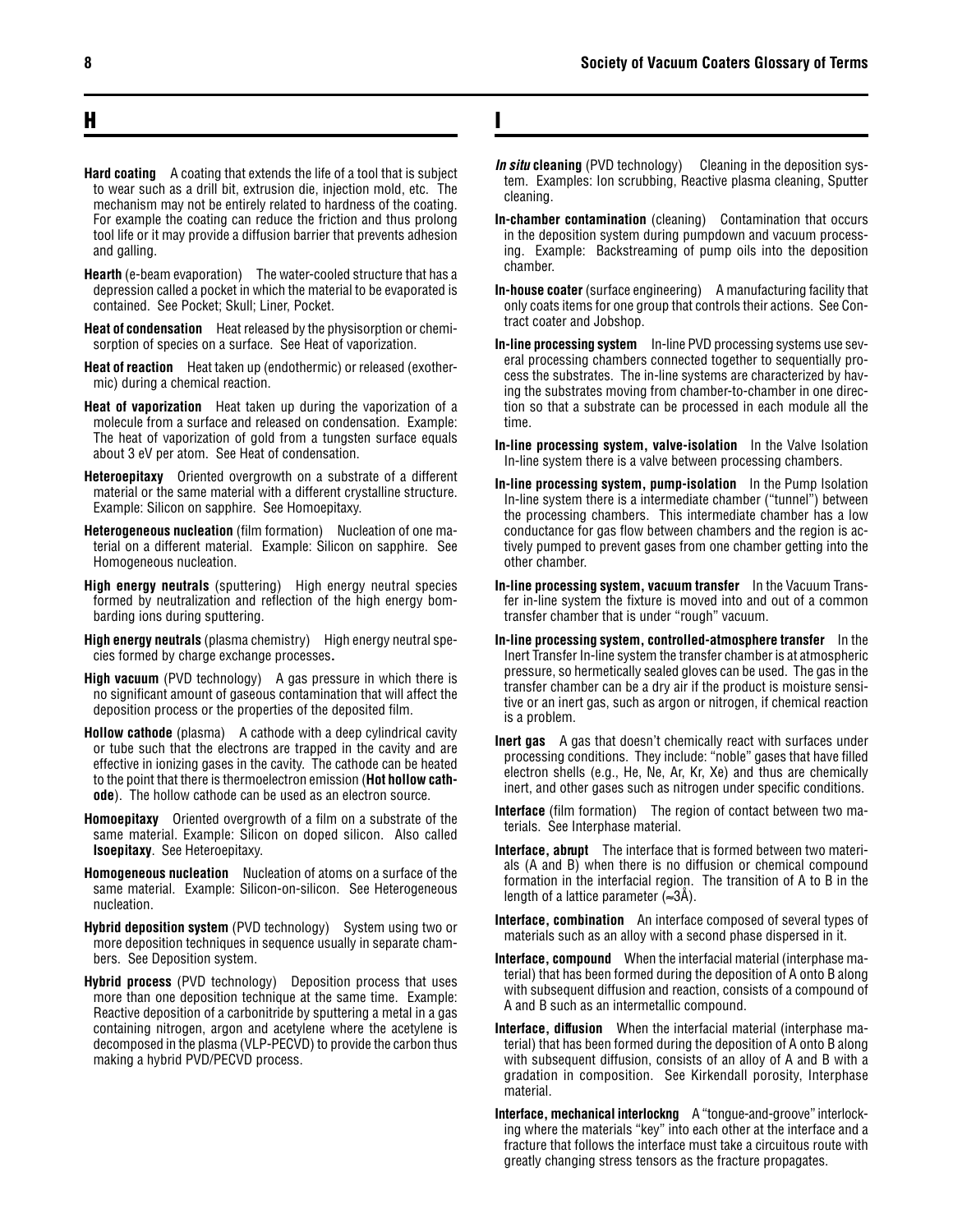- **Interface, pseudodiffusion** An interfacial region where the material is graded, similar to the diffusion interface. Produced by mechanical means such as beginning the second deposition before stopping the first deposition, or by implantation of high energy "film ions."
- **Interfacial flaws** (film formation, adhesion) Flaws, such as microcracks or voids, that reduce the fracture strength of the interphase material.
- **Interphase material** (adhesion, film formation) The material at the interface that is formed by diffusion, reaction or co-deposition at the interface between the film and the substrate. The properties of this material are an important consideration in adhesion. Also called **Interfacial material**.
- **Ion** An atom or molecule that has an excess (**Negative ion**) or deficiency (**Positive ion**) of electrons.
- **Ion Assisted Deposition (IAD)** (film deposition) Concurrent or periodic bombardment with energetic reactive ions during film deposition. See ion plating. When using an ion beam the process is sometimes called Ion Beam Assisted Deposition.
- **Ion Beam Assisted Deposition (IBAD)** (film deposition) A special case of ion plating where the deposition is done in a high vacuum and the concurrent or periodic bombardment is provided by gaseous ions accelerated from an ion gun or plasma source. Also called **Vacuum-based ion plating** or **Ion Beam Enhanced Deposition**. Also called **Ion Assisted Deposition (IAD).**
- **Ion Beam Deposition** (film deposition) Deposition of a film using ions of the film material, usually obtained by the decomposition of a vapor precursor in a plasma source. Example: Deposition of i-C from methane decompopsed in a plasma source.
- **Ion Beam Enhanced Deposition (IBED)** A special case of ion plating where the deposition is done in a high vacuum and the concurrent or periodic bombardment is provided by ions accelerated from an ion gun or plasma source. Also called **Ion Beam Assisted Deposition (IBAD)** (preferred).
- **Ion beam sputtering** Physical sputtering using an energetic ion beam from an ion gun in a good vacuum.
- **Ion Cluster Beam (ICB) deposition** (PVD technology) A deposition process in which clusters of atoms (1000s of atoms) are electrically charged and accelerated to the substrate to deposit with greater than thermal energy.
- **Ion plating** (PVD technology) There is no universally accepted definition of the term "ion plating." Ion plating can be defined as a film deposition process in which the growing film is subjected to concurrent or periodic high energy ion bombardment in order to modify film growth and the properties of the deposited film. The term does not specify the source of depositing atoms (sputtering, thermal evaporation, arc vaporization, chemical vapor precursors, etc.) nor the source of bombarding species (plasma, ion gun, plasma source, etc.) or whether the bombarding species is reactive, nonreactive or a "film ion." Other definitions restrict the configuration to using an evaporation source or a DC diode plasma. Also called **Ion Assisted Deposition (IAD)** and **Ion Vapor Deposition (IVD).**
- **Ion plating, arc** Ion plating where the source of vaporized material is from arc vaporization.
- **Ion plating, chemical** Ion plating where the source of depositing material is from a chemical vapor precursor species such as  $\mathtt{CH}_4$ .
- **Ion plating, reactive** Ion plating in a reactive gaseous environment where a film of a compound material is deposited.
- **Ion plating, sputter (SIP)** Ion plating where the source of vaporized material is from sputtering of a solid surface.
- **Ion plating, vacuum** See Ion Beam Assisted Deposition (IBAD).
- **Ion scrubbing** (cleaning) The desorption of adsorbed species from a surface in contact with a plasma under the action of ions accelerated across the plasma sheath.
- **Ion Vapor Deposition (IVD)** Ion plating generally using aluminum as the film material. Terminology used mostly in the aerospace industry. **See Ion plating.**
- **Ionization** The formation of ions, generally by electron-atom/molecule impact. Other processes, such as Penning ionization, can also cause ionization.
- **Island-channel-continuous** (film formation) The development of a continuous film under Volmer-Weber nucleation conditions where isolated nuclei grow in size, contact each other and then fill-in to form a continuous film.
- **K**
- **Keyholing** (metallization, semiconductor) When the opening of a high aspect ratio hole or trench closes during film deposition before the bottom of the hole or trench is filled. See Mouse hole.
- **Kirkendall porosity** (film formation, adhesion) Porosity which develops in the interfacial region between two materials when the first material diffuses faster into the second than the second diffuses into the first thus producing a loss of mass and formation of voids in the interfacial region. Also called **Kirkendall voids**.
- **Knudsen cell** (PVD technology) A thermal vaporization source which emits vapor through an orifice from a cavity where the vapor pressure is carefully controlled by controlling the temperature. Used in Molecular Beam Epitaxy (MBE) processing. Also called an **Effusion cell**.

#### **L**

- **Laser ablation** (vaporization) Vaporization by the adsorption of energy from a laser pulse. Also called **Laser vaporization**.
- **Laser Ablation Deposition (LAD)** (film deposition) PVD using laser vaporization as the vapor source. Also called **Pulsed Laser Deposition (PLD).**
- **Laser enhanced CVD** Increasing the reaction rate using a laser to provide thermal energy by the adsorption of radiation by the substrate or by **Photodecomposition** of the chemical vapor precursor.
- **Life-test** (characterization) Evaluation of a function or property under specific conditions that simulate service conditions, in order to determine how long it will function correctly. See Shelf life.
- **Life-test, accelerated** (characterization) Evaluation of a property or function under conditions that will accelerate failure and allow the determination of the activation energy for failure. By using the Arrhenius relationship, the failure time under less severe conditions can be calculated provided the activation energy for failure and failure mode remain constant. See Arrhenius equation.
- **Liner, pocket** (e-beam evaporation) A crucible-like container that is sometimes used in the pocket of the e-beam evaporation hearth to lower the conductive heat-loss from the melt and to allow easy removal of the charge from the hearth.
- **Liquid-like behavior, nuclei** (film formation) The ability of nuclei to move and rotate on a substrate surface.
- **Load-lock system** (PVD processing) A two- (or more) system where the deposition chamber is not opened to the ambient during each processing cycle; rather the fixture is loaded through a separate loading chamber that is isolated from the deposition chamber by a valve. See Direct-Load system.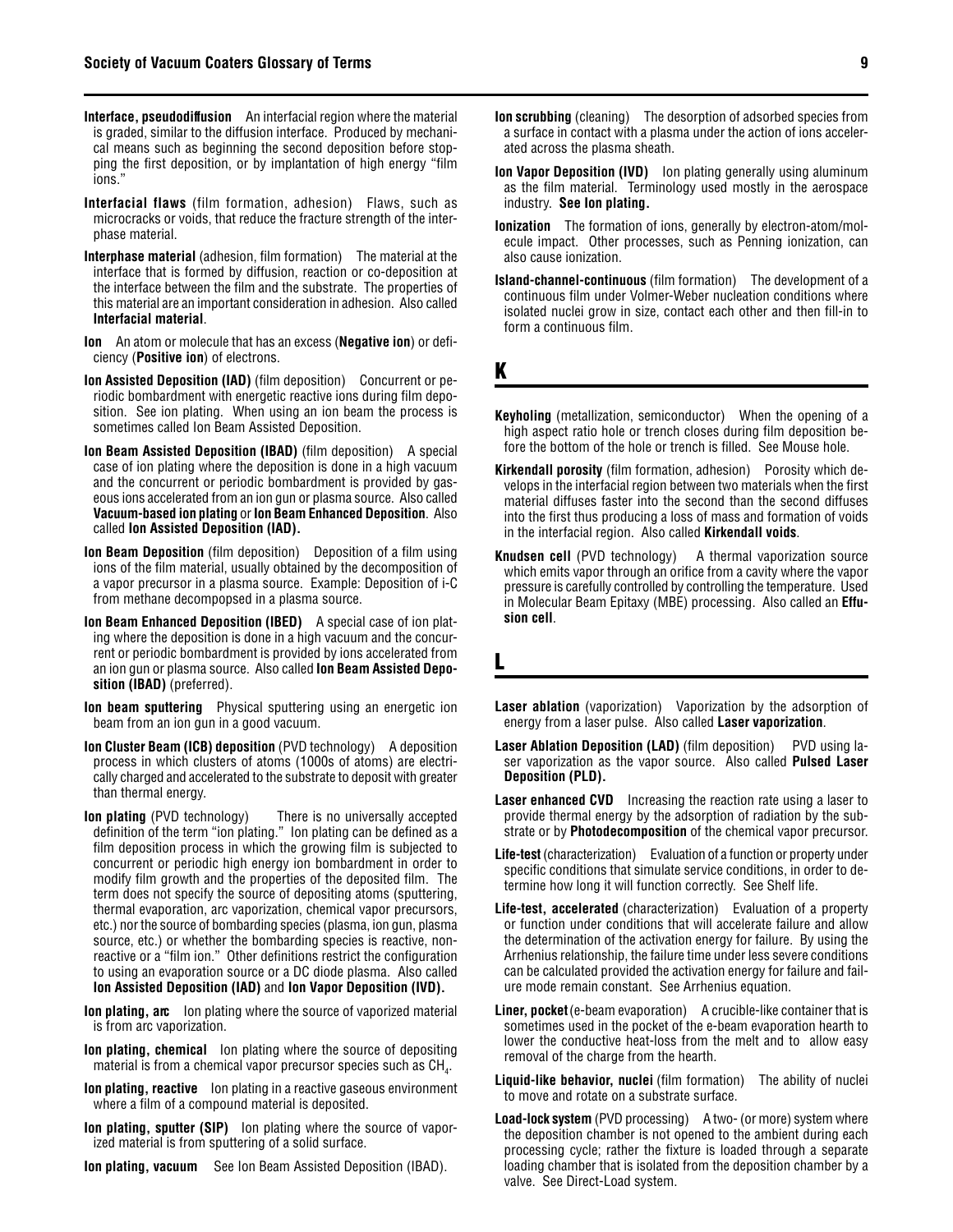- **Loading factor** (PVD processing) A processing variable which is the dependence of the processing parameters on the number of substrates, or the total surface area of the substrates being processed.
- **Long-focus electron beam** (evaporation) A high power electron gun that allows heating and evaporation by focusing an electron beam on the surface from a source that is a long distance away and without bending the electron beam. Example: Pierce gun. See Deflected electron beam.
- **Lot** (PVD technology) All of the materials (substrates, source material, etc.) of identical purity, structure, composition, etc., obtained in a single shipment and traceable to a specific manufacturer.
- **Low Pressure CVD (LPCVD)** (Vacuum deposition processes) Chemical vapor deposition that is performed in a vacuum. See Chemical Vapor Deposition, Plasma Enhanced CVD.
- **Low Pressure PECVD (LPPECVD)** (vacuum deposition processes) Plasma enhanced CVD performed at a low enough pressure (10-20 mTorr) that high energy ion bombardment effects occur. See Plasma Enhanced CVD.

#### **M**

- **Macrocolumnar morphology** (film formation) The large-sized columnar morphology that develops due to the initial surface roughness of the substrate. See Columnar morphology.
- **Macros** (arc vaporization) Molten globules of electrode material ejected under arcing conditions from a solid cathode and deposited onto the substrate giving nodules in the film. See Filtered arc source, Plasma duct.
- **Magnetron** A crossed-field electromagnetic system where the path of electrons accelerated in an electric field is controlled by a magnetic field at an angle to the electric field. In a magnetron tube the electron motion is used to generate microwave radiation (**Klystron tube**). See Magnetron.
- **Magnetron** (sputtering) Sputtering using a crossed-field electromagnetic configuration to keep the ejected secondary electrons near the cathode (target) surface and in a closed path on the surface. This allows a dense plasma to be established near the surface so that the ions that are accelerated from the plasma do not sustain energy loss by collision before they bombard the sputtering target. The closed path can be easily generated on a planar surface or on any surface of revolution. Also called a **Surface magnetron**.
- **Magnetron, conical** A magnetron configuration where the target surface is the interior surface of a truncated conical section. The anode is often positioned in the region of the small diameter portion of a doubly truncated cone. Also called an **S-gun**.
- **Magnetron, hemispherical** A magnetron configuration where the target surface is the interior surface of a hemispherical section. The anode is often positioned around the lip of the hemisphere.
- **Magnetron, hollow cathode** A magnetron configuration where the target surface is the interior surface of a cup. Permanent and moving magnets are used to shape the magnetic field in the cup.
- **Magnetron, hollow cylinder** A magnetron configuration where the target surface is the interior surface of a hollow cylinder. The cylinder often has a flange at each end to prevent loss of electrons.
- **Magnetron, planar** A magnetron configuration where the target surface is a planar surface and the magnetic field is in a configuration such that it is round or oval. The sputter-erosion track resembles a "**Racetrack**."
- **Magnetron, post** A magnetron configuration which is a post, perhaps with flares on the ends (spool), with a magnetic field either axial to the post or in a series of looped magnetic fields around the post. The electrons are confined along the surface of the post and between the flared ends. Also called a **Spool magnetron**.
- **Magnetron, rotatable cylinder** A planar-like magnetron configuration where the target surface is the exterior surface of a hollow water-cooled tube which is rotated through the magnetic field.
- **Magnetron, unbalanced** (sputtering) A magnetron configuration in which the magnetic fields are arranged so as to allow some of the secondary electrons to escape from the vicinity of the cathode in order to establish a plasma between the target and the substrate.
- **Magnetrons, dual AC** Two planar magnetrons that are side-by-side and are alternately the cathode and anode of an AC (< 50kHz) voltage. This arrangement eliminates the **Disappearing anode** effect in reactive sputter deposition.
- **Magnetrons, dual unbalanced** Two unbalanced planar magnetrons positioned such that they face each other with the surface to be coated positioned between the two magnetrons. Generally the north escaping field of one magnetron faces the south escaping field of the other magnetron.
- **Mandrel** (electroplating, CVD, PVD technology) A form (substrate) on which a coating is deposited that is subsequently removed, leaving a free-standing structure. See Vapor forming.
- **Manufacturability** The issues involved in commercially producing an item including patent position, availability of raw materials, availability of components from outside suppliers, availability of suitable manufacturing space, scale-up, costs, etc. See Scale-up.
- **Manufacturing, early** Manufacturing in the early stages where there are numerous experiments to fine-tune the processing parameters and equipment development to improve product yield and throughput. Many changes to the process documentation.
- **Manufacturing, mature** Manufacturing after the equipment and processes have been optimized and there are few changes to the documentation.
- **Manufacturing Process Instruction (MPI)** Detailed instructions for the performance of each operation and the use of specific equipment, based on the specifications, that apply to each stage of the process flow. MPIs are developed based on the Specifications. See Process flow diagram, Specifications
- **Mask** (PVD technology) A physical cover that prevents film deposition on an area of the substrate surface. The mask may be in contact with the surface or in the line-of-sight from the source to the substrate. See Mask, moving.
- **Mask, moving** (film formation) A method of forming a film structure having a specific thickness distribution by using a moving mask to determine the area and time on which the film material is being deposited on specific areas of the substrate.
- **May** Term used in a Specification or MPI that grants permission**.** Example: The gloves may be reused. See Should, Shall.
- **Mean free path** The average distance that a molecule travels between collisions with other molecules.
- **Medium frequency** (sputtering) The frequency range of 20 to 250kHz. Often used in a dual target arrangement.
- **Metalizing** (decorative coating) The least preferred spelling of metallizing.
- **Metallization** (decorative) To apply a metal film, usually aluminum, to a low cost part—often a molded plastic or a zinc die-cast part. Also called **Junk coating**.
- **Metallization** (electronics) Application of an electrically conductive film to a non-conductive surface.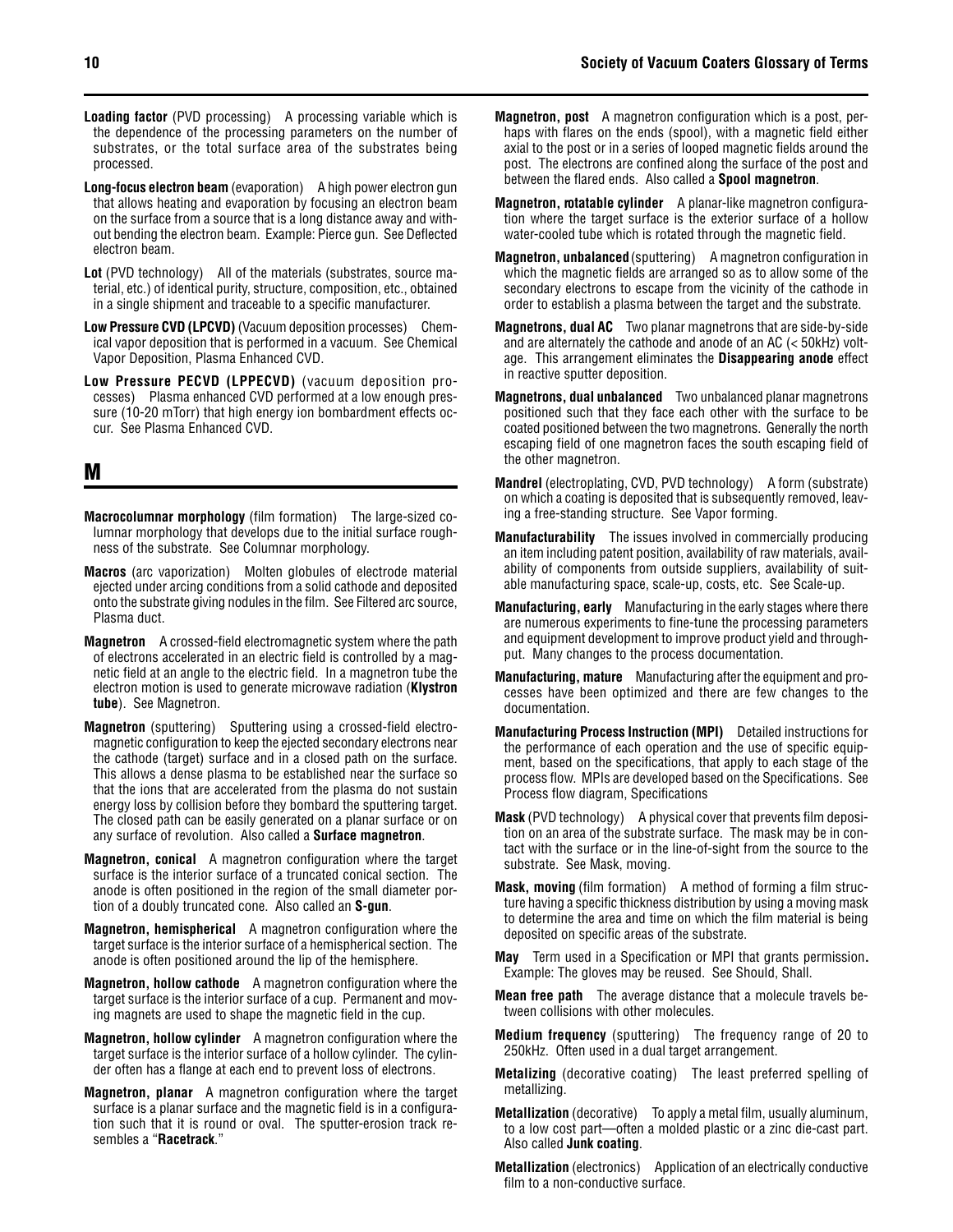**Metallization** (general) Application of a metal film to a surface.

- **Microcolumnar morphology** (film formation) The morphology that develops with thickness due to the development of surface roughness due to preferential film deposition on high points on the surface. The columnar morphology resembles stacked posts and the columns are not single grains. Also called **Columnar morphology** (preferred). See Macrocolumnar morphology.
- **Microstructure** (film) The crystallography, grain size, phase distribution, lattice defect structure, voids, etc., of a film as determined by using an analytical technique such as Transmission Electron Microscopy (TEM). See Morphology, film.
- **Microwave** There is no sharp distinction between microwave frequency and radio frequency (rf) waves or infrared radiation but typically microwaves are in the 1 to 100 gigahertz (GHz) range with a wave length shorter than about 30 centimeters. A common industrial microwave frequency is 2.45 GHz.
- **Mid-frequency** (sputtering) The AC voltage frequency range of 10- 250 kHz used for AC sputtering usually in a dual cathode arrangement.
- **Molecular Beam Epitaxy (MBE)** The epitaxial growth of a singlecrystal film produced in a very good vacuum using a well-controlled beam of atomic or molecular species, which is usually obtained by thermal evaporation from an effusion cell. See Knudsen cell.
- **Molecule** A group of atoms held together by chemical bonds and that has defined chemical properties. Often used in a context which includes atoms.
- **Momentum, particle** A vector quantity equal to the mass (m) times the velocity (v) of the particle.
- **Monolayer (ML)** A single layer of atoms or molecules on a surface in a close-packed arrangement.
- **Morphology, bulk** (film growth) The properties of the bulk of the film that can be visualized by fracturing the material and then observing the morphology of the fracture surface**.**
- **Morphology, surface** (film growth) The properties of a surface such as roughness, porosity, long and short-range features, etc., that can be seen using an optical microscope or Scanning Electron Microscope (SEM).
- **Mouse hole** (film growth) Void left at the corner of the bottom of a trench during film deposition due to the top closing before the bottom is filled. Caused by geometrical shadowing. See Keyholing.
- **Movchan Demchishin (MD) diagram** (film growth) Structure zone model of atomistically deposited vacuum condensates. See Structure Zone Models (SZM).
- **Multi-layer film** (PVD technology) A film structure that contains two or more discrete layers of two or more different materials. Many layers can be formed by alternating deposition between vaporization sources. Examples: An X-ray diffraction grating of W-C-W-C-W, and Ti-Pd-Cu-Au metallization. Also call a **Stack**.
- **N**
- **Nanometer (nm)** A unit of length equal to 10<sup>-9</sup> meters or10 Ångstroms.
- **Nanoparticles** Clusters of several thousand atoms formed by collisions of vaporized atoms with gaseous atoms. Also called **Smoke**, **Soot, Nanoclusters,** or **Ultrafine particles.** See Gas Evaporation.
- **Nanophase material** Dense, ultrafine-grained material, often formed by atomistic vaporization processess, that has a high percentage (up to 50%) of its atoms at grain boundaries. Also called **Nanostructured material**.
- **Near-surface region** (ion bombardment) Region near the surface that is below the penetration region of the ions but which is affected by the bombardment by heating diffusion, etc. See Altered region.
- **Near-surface region** (surface analysis) The region near the surface that is penetrated by the probing species or that generates the detected signal that is analyzed.
- **Negative glow region** (plasma) The bright region at the edge of the dark space in a DC glow discharge.
- **Negative ion** A particle that has one or more excess electrons.
- **Neutralization** (electrical) The removal of an electrical charge by the addition of charges of the opposite sign. Example: surface charge neutralization. See Beam neutralization.
- **Neutralizer filament** (ion gun, plasma source) An electron emitting filament used to inject electrons into the ion beam that has been extracted from an ion gun, in order to eliminate "space charge blowup" of the ion beam. Essentially changes the ion beam into a plasma beam.
- **Noble species** An elemental species that has filled valence electron shells and thus is relatively chemically inert (e.g., He, Ne, Ar, Kr, Xe, Au). See Inert gas.
- **Nodule, film** (film growth) A visual mass of material that has a different appearance, microstructure and/or morphology than the rest of the film material.
- **Non-reactive deposition** (film deposition) Deposition where the material that is deposited is the same as the material that is vaporized. Usually performed in a vacuum or inert gas environment
- **Normal glow discharge** A DC glow discharge in the pressure range that the current density on the cathode (**Cathode spot**) is constant with pressure changes. See Abnormal glow discharge.
- **Nucleation** (film formation) The stage of film formation where isolated nuclei are being formed on the substrate surface before the film becomes continuous.
- **Nucleation, de-wetting growth** When nuclei on a surface grow by adatoms avoiding the surface and the nuclei growing primarily normal to the surface. Example: Gold on carbon. See Wetting growth.
- **Nucleation, homogeneous** Uniform nucleation (nucleation density) over the whole surface.
- **Nucleation, inhomogeneous** Nucleation density varies from placeto-place on the surface.
- **Nucleation, wetting growth** The lateral growth of nuclei on a surface due to the strong interaction of the adatoms with the surface. See De-wetting growth.
- **Nucleation density** (film formation) The number of nuclei per unit area on the substrate surface.
- **Nucleation sites, preferential** (film formation) Positions on a surface that have a high chemical reactivity and will react with mobile adatoms more readily than most of the surface. The site may be due to chemistry or morphology. Example: Steps in the surface providing a high coordination at the base of the step; inclusion of tin in one surface of float glass.
- **Nuclei, condensation** (film formation) The grouping of mobile atoms (adatoms) on a surface to form a stable structure. Stable nuclei can range in size from a few atoms (strong chemical bonding between the atom and the surface) to many atoms (weak interaction).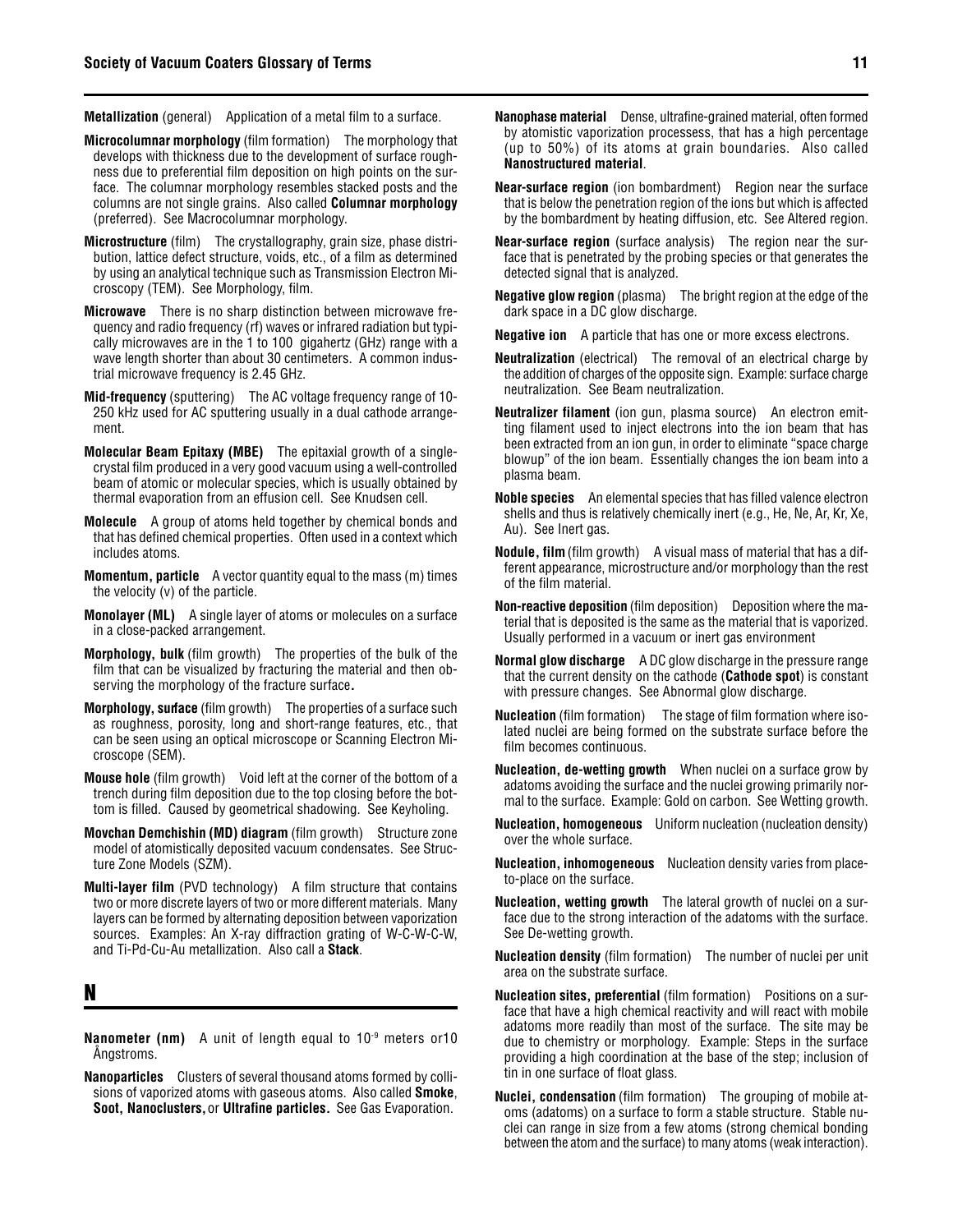#### **O**

- **Optical emission** (plasma) The emission of radiation from a plasma due to de-excitation of excited species.
- **Optical emission spectroscopy** Technique of measuring the optical emission from a plasma. Used to determine the species and density of particles in a plasma.
- **Optical pyrometry** Determination of the temperature of a surface by observing its color temperature, usually by comparing its color to the color of a surface at a known temperature. See Infrared pryometry.
- **Oxygen plasma cleaning** (cleaning) Cleaning in an oxygen plasma where the contaminant is oxidized and vaporized.

#### **P**

- **Parameter window** (manufacturing) The limits to a process variable, such as temperature, between which an acceptable product will be produced.
- **Particle, fine** (cleaning) A particle whose diameter is less than 2.5 microns (EPA definition).
- **Particle, ultrafine** (cleaning) Particle having a diameter less than about 0.5 microns. Generally formed by vapor phase nucleation or the residue from the evaporation of an aerosol. See Vapor phase nucleation.
- **Particulate contamination** (cleaning) Contamination by particulates. A major source of pinholes in thin films either by geometrical shadowing or by holes generated when the particle is dislodged from the surface.
- **Passivation** Producing a surface layer on a material that decreases its reaction with the ambient. Passivation can be accomplished by removing a reactive species from the surface (ASTM A380), increasing the thickness or density of a naturally-forming oxide, by chemically reacting the surface to form a passive compound or by overlay techniques where the passivation layer consists of a different material.
- **Penning ionization** (plasma) lonization of an atom by collision with a metastable atom in an excited state which is of higher energy than the ionization energy of the first atom. Example: Ionization of copper (ionization energy = 7.86 eV) by excited argon (metastable excited states of 11.55 and 11.75 eV).
- **Periodic deposition** (film formation) 1) When a film of a compound material is formed by periodically depositing a very thin metal film, then reacting the film with a gaseous reactant, and then repeating the process many times to build up the film thickness. Example: The MetaMode™ deposition process. 2) When a multilayer film structure is formed by depositing many alternating layers of different materials using a fixture that exposes the substrate to first one, then the other material. Example: Alternating layers of tungsten and carbon for an X-ray diffraction grating. Also called **Alternating plating.**
- **Physical sputtering** (PVD technology) Often called just **Sputtering**. The physical ejection (vaporization) of a surface atom by momentum transfer in the near-surface region by means of a collision cascade resulting from bombardment by an energetic atomic-sized particle.
- **Physical Vapor Deposition (PVD)** The deposition of atoms or molecules that are vaporized from a solid or liquid surface. See Chemical Vapor Deposition (CVD).
- **Pilot production** Production to evaluate a process flow using fullscale equipment or equipment that can be scaled-up to meet production throughput requirements.
- **Pinhole** (film formation) A small hole in the film due to incomplete coverage during film growth or from flaking (Pinhole flaking). See Porosity, film.
- **Pinhole flaking** (contamination control) Flaking from film build-up on surface aspirates producing particulate contamination in the deposition system.
- **Planar magnetron** (sputtering) A magnetron configuration where the target surface is a planar surface and the magnetic field is in a configuration that the oval sputter-erosion track resembles a "racetrack." See Magnetron.
- **Plasma** A gas that contains an appreciable number of electrons and ions such that it is electrically conductive.
- **Plasma, augmented** A plasma whose electron density has been increased by the addition of electrons from an external electron source such as a hollow cathode.
- **Plasma, auxiliary** A plasma separate from the main processing plasma. For example, an auxiliary plasma is needed near the substrate to activate the reactive gas in reactive magnetron sputtering where the main plasma is confined away from the substrate.
- **Plasma, equilibrium** A plasma that is volumetrically neutral.
- **Plasma, low-density** A plasma that has a low particle density.
- **Plasma, strongly ionized** A plasma where most of the gaseous particles are ionized.
- **Plasma, weakly ionized** A plasma in which only a small percentage (e.g., 0.01%) of the gaseous particles are ionized and the rest of the particles are neutral.
- **Plasma activation** (film formation) Making gaseous species more chemically reactive in a plasma by excitation, ionization, fragmentation or by the production of new chemical species. See Reactive deposition.
- **Plasma Assisted CVD (PACVD**) See **Plasma Enhanced CVD (PECVD)**.
- **Plasma cleaning** (cleaning) Cleaning using a plasma environment. The cleaning action can be from desorption (inert gas plasma) or chemical reaction and volatilization (reactive gas plasma).
- **Plasma deposition** Formation of a film by the use of a plasma to decompose or polymerize a precursor gas or vapor. See also Plasma polymerization, Plasma Enhanced Chemical Vapor Deposition (PECVD).
- **Plasma duct** (arc vaporization) A filtered arc source where the plasma is magnetically deflected so that the macros are deposited on the wall of the duct. See Arc source.
- **Plasma Enhanced CVD (PECVD)** Chemical vapor deposition where a plasma is used to assist in the decomposition and reaction of the chemical vapor precursor allowing the deposition to be performed at a significantly lower temperature than when using thermal processes alone. Example: PECVD of phosphosilicate glass (PSG) encapsulating glass at 450°C in semiconductor processing. See Reinberg reactor, Very Low Pressure CVD (VLP-CVD).
- **Plasma generation region** The region in which free electrons and ions are generated.
- **Plasma Immersion Ion Implantation (PIII)** A process in which a metallic substrate is immersed in a plasma and pulsed momentarily to a high potential (50-100 kV). Ions are accelerated to the surface from the plasma and before there is an arc-breakdown, the pulse is terminated.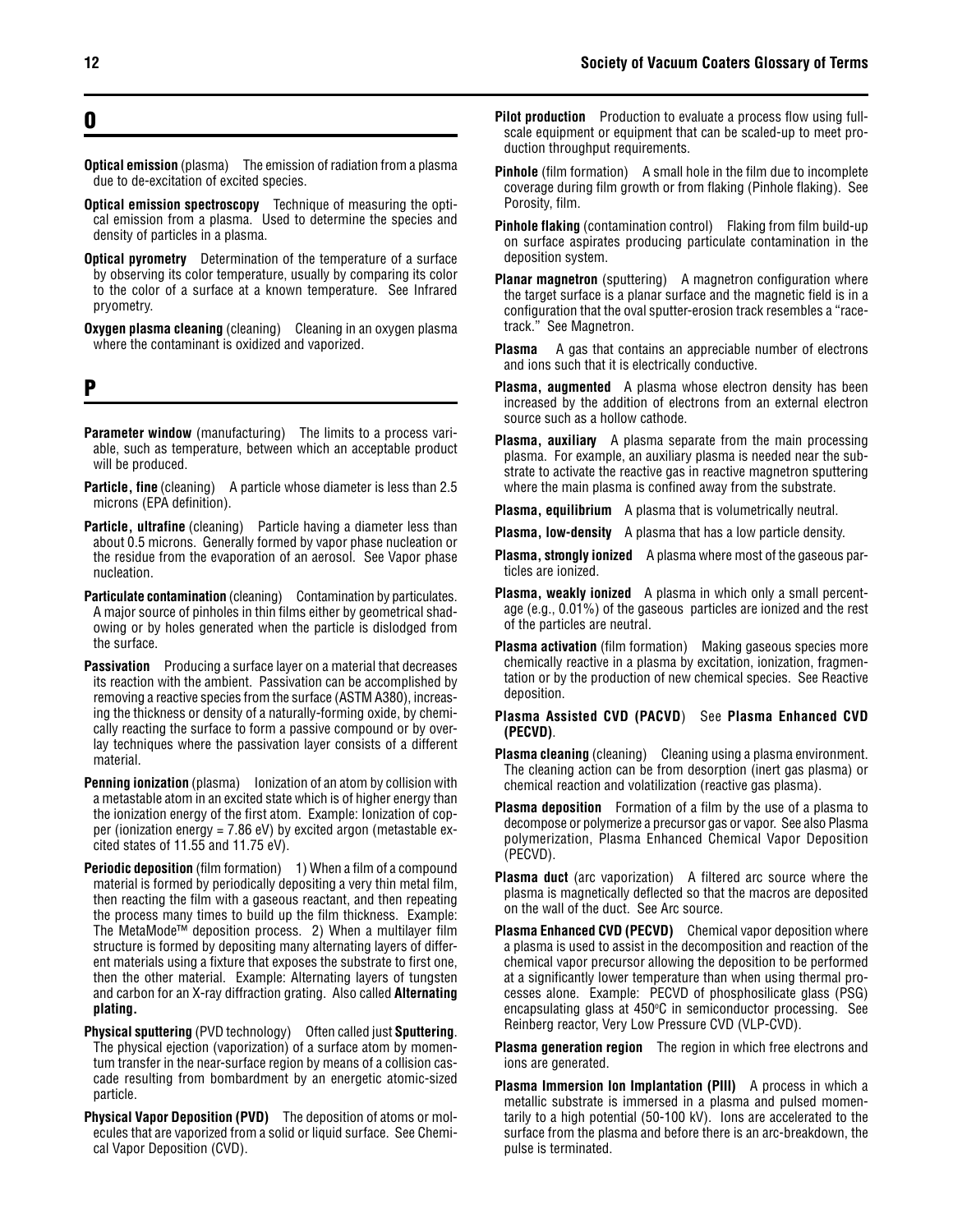- **Plasma parameters** (plasma technology) Important plasma parameters are: electron density, ion density, ion charge state distribution, density of neutral species, electron temperature, ion temperature and average particle temperature. Uniformity of the plasma parameters from place-to-place in the plasma can be important in plasma processing.
- **Plasma potential** The potential of the plasma with respect to a surface in contact with the plasma which may be grounded, floating or electrically insulating. The plasma potential will always be positive with respect to any large-area surface that it is in contact with.
- **Plasma-deposited films** Films deposited from a plasma using a chemical vapor precursor gas or a monomer as a source of the deposited material. See Plasma polymerization, Plasma enhanced CVD, Chemical ion plating.
- **Pocket** (e-beam evaporation) The cavity in the water-cooled copper hearth that holds the material to be evaporated in electron beam evaporation. See Liner.
- **Poisoning, target** (sputtering) Reaction of the surface of a sputtering target either with the reactive gas being used for reactive deposition or with a contaminant gas. The reacted layer causes a change in the performance of the sputtering target.
- **Polypropylene (PP)** (substrate) A polymer material that is used for webs and plastic containers. Less expensive than PET but has less desirable optical properties.
- **Porosity, film** Open or closed porosity in the deposited film due to the mode of growth, substrate effects, void coalescence or pinhole flaking. See Columnar morphology, Macrocolumnar morphology.
- **Position equivalency** When all positions on a fixture yield parts that are indistinguishable one from another or that lie within an acceptable range of property variation. If position equivalency is not established, the batch can have unacceptable variations in the properties of the coated parts.
- **Positive column** (plasma) The field-free, luminous region in a DC gas discharge between the negative glow and the anode. The region that allows the use of gas discharges for linear illumination.
- **Post magnetron** (sputtering) A magnetron configuration which is a post, perhaps with flares on the ends (spool), with a magnetic field either axial to the post or in a series of looped magnetic fields around the post. The electrons are confined along the surface of the post and between the flared ends.See Magnetron.
- **Postdeposition treatments** (film formation) Treatments to change the properties of the film after deposition. Example: Topcoating, shot peening or burnishing to close porosity.
- **Postvaporization ionization** (PVD technology) Ionization of the vaporized (sputtered or evaporated) film atoms to form **Film ions** that can be accelerated in an electric field. See Film ions.
- **Power, target** (sputtering) The power (watts) or power density (watts/ cm2 ) applied to the sputtering target. This process variable, along with gas pressure and gas composition, are the parameters most often used to control the sputtering and sputter deposition processes.
- **Precursor, chemical, liquid (CVD, PVD reactive deposition)** A liquid which acts as the source of the depositing material by containing the elemental constituents of the coating which are released by heating, reduction, etc. The liquid is vaporized in a hot chamber and carried into the deposition chamber by a hot carrier gas. Example: TiCl $_4$  whose boiling point (b.p.) is 136.4°C as a source of titanium.
- **Precursor, chemical, vapor** (CVD, PVD reactive deposition) A vapor (at room temperature) which acts as the source of the deposit-

ing material by containing the elemental constituents of the coating which are released by heating, reduction, etc. Example:  $SiH<sub>4</sub>$  as a source of silicon,  $\textsf{C}_\textsf{2}\textsf{H}_\textsf{2}$  as a source for carbon.

- **Preferential evaporation** When one constituent of an alloy vaporizes faster than another because of its higher vapor pressure at a specific temperature.
- **Preferential nucleation sites** (film growth) Positions on a surface where the mobile adatoms prefer to condense. Example: Charge sites, atomic steps, interfaces; and lattice defects such as grain boundaries, substitutional atoms or emerging dislocations.
- **Preferential sputtering** When one constituent of the surface sputters more rapidly than another, leaving a detectable surface enrichment of the low-sputtering-yield material. Note that this layer must be sputtered before the underlying material is exposed so the ratio of the constituents in the vapor is the same as that of the bulk material, even though there is surface enrichment.
- **Presputtering, target** (sputtering) Sputtering a target with a shutter closed or with the substrates out of line-of-sight, to clean the surface of the target. Also called **Target conditioning**.
- **Process Flow Diagram (PFD)** A diagram showing each successive stage in the processing including storage, handling and inspection. A PFD is useful in determining that there are MPIs that cover all stages of the processing.
- **Process parameter window** The limits for each process parameter between which a good product is produced. See Robust process.
- **Process parameters** The variables associated with the process that must be controlled in order to obtain a reproducible process and product. Example: Time, temperature, target power, gas pressure, etc.
- **Process sheet** The process sheet which details the process parameters of the deposition run. Also called a **Run sheet**. See Traveler.
- **Product throughput** The number of units produced per unit time.
- **Properties, film** Properties of the film that are determined by some specified technique.
- **Properties, film, functional** Properties that are essential to the desired function of the film such as sheet resistance for conductivity, optical reflectance for mirrors, etc.
- **Properties, film, stability** Properties that influence long-term performance such as corrosion resistance, residual film stress, etc**.**
- **Pseudodiffusion-type interface** (film formation) An interfacial region where the material is graded, similar to the diffusion interface, produced by mechanical means such as beginning the second deposition before stopping the first deposition, or by implantation of high energy "film ions."
- **Pulsed DC** A DC waveform that has a voltage that is less than the cycle time and the rest of the cycle being at zero potential. See Direct current, Bipolar DC.
- **Pulsed Laser Deposition (PLD)** Deposition using laser ablation as the vaporization source. See Laser vaporization.
- **Q**

**Quasi-reactive deposition** (PVD technology) Deposition of a compound from a compound source where the loss of the more volatile species is compensated by having a partial pressure of reactive gas in the deposition environment. Example: Quasi-reactive sputter deposition of ITO from an ITO sputtering target using a partial pressure of oxygen in the plasma. See Reactive deposition.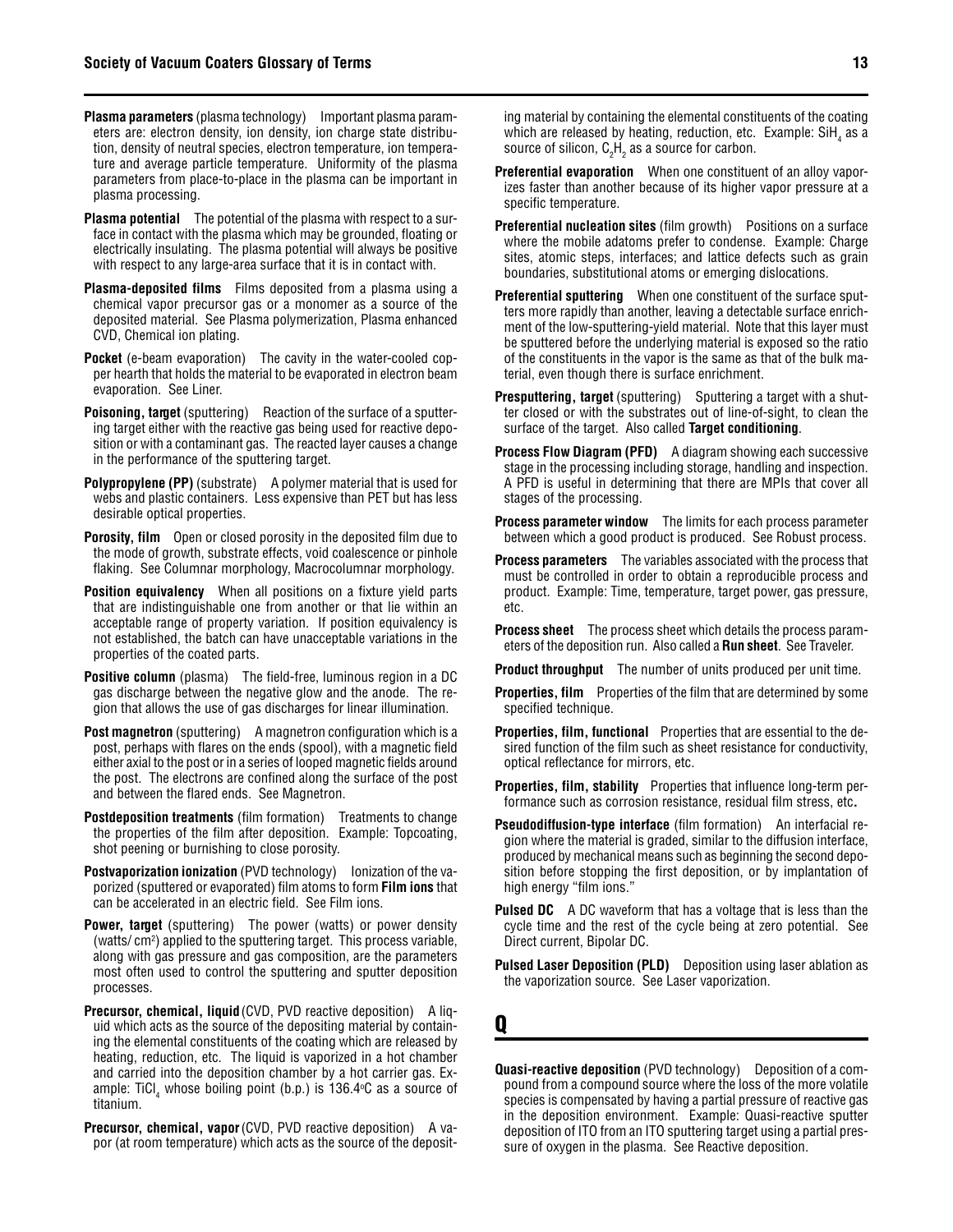#### **R**

- **Rack** Structure to hold parts for processing, such as cleaning or electroplating, outside the deposition system. See Fixture.
- **Racking or "to rack"** To mount the parts into a rack or fixture (i.e., "to rack them"). See Un-rack.
- **Radiant heating** (film deposition) Heating of a surface by radiation from a hot surface. Example: Heating of a substrate from a quartz lamp in vacuum.
- **Radiation equation** An equation that provides the intensity of radiation from a hot surface. The radiant energy E from a hot surface is given by  $E = \partial T^4$ A where  $\partial$  is the emittance of the surface, T is the Kelvin temperature and A is the area of emitting surface.
- **Radiation shield** An optical baffle that is used to contain radiation or prevent radiation from reaching a surface.
- **Radio frequency (rf)** An alternating potential (AC) within a certain frequency range. There is no sharp distinction between radio waves and microwaves but typically rf frequencies start at about 50 kHz and extend to 100 MHz with 13.56 MHz being a common industrial rf frequency. See Audio frequency, Microwave frequency.
- **Radio frequency (rf) sputtering** Physical sputtering, generally of an electrical insulator, where the high negative electrical potential on the surface is achieved by alternately polarizing the surface positively and negatively at a rate greater than about 50kHz. During the positive half-cycle, surface charging is neutralized by electrons from the plasma. During the negative half-cycle, ions are accelerated from the plasma to sputter the surface. See AC sputtering.
- **Random arc** (plasma) Cathodic arc where the arc is allowed to move randomly over the cathode surface. See Arc source.
- **Raoult's Law** (evaporation) Raoult's Law states that constituents of a liquid vaporize at a rate proportional to their vapor pressures.
- **Re-sputtering rate** (ion plating) The rate of sputtering of the depositing film material due to the concurrent energetic particle bombardment of the growing film. Example: About 20 to 40% resputtering is necessary to completely disrupt the columnar morphology of the depositing film material.
- **Reactant availability** (reactive deposition) The availability and chemical reactivity of the reactive gas over the surface of the film being deposited. Since the surface of the film is continually being buried, reactive gas availability is an important parameter in reactive deposition process.
- **Reaction probability** (reactive deposition) The probability that a reactive gas species impinging on a surface will react with the surface to form a compound. The probability depends on the reactivity of the species, residence time on the surface, surface coverage, surface mobility, reaction-enhancing processes such as concurrent electron or ion bombardment, etc.
- **Reactive deposition** (film formation) Film deposition process in which the deposited species reacts with an ambient gas, an adsorbed species or a co-deposited species to form a compound material. See Quasi-reactive deposition.
- **Reactive evaporation** (film deposition) Evaporation in a partial pressure of reactive gas in order to deposit a compound film material. See Reactive deposition.
- **Reactive plasma cleaning (cleaning) Reaction of contaminants with** reactive species to form volatile compounds.
- **Reactively graded interface** (film formation) A graded interface formed by changing the availability of the reactive gas during the formation of the interfacial region. Example: Grading the film com-

position from titanium to TiN<sub>1-x</sub> to TiN by changing the availability of the nitrogen during reactive deposition.

- **Recoil implantation** (cleaning, film formation) When a high energy bombarding species imparts enough energy to a surface atom to cause it to be recoil implanted into the lattice as an interstitial atom.
- **Recombination** (plasma chemistry) The combining of a positive ion with an electron so as to form an uncharged species. This process mostly occurs on surfaces and the process gives up the ionization energy to the surface and the neutral species.
- **Redeposition** When a material that has been vaporized, deposits on the surface from whence it came. Example: Backscattering in a gaseous environment.
- **Reflected high energy neutrals** (sputtering) In the sputtering process, a portion of the high energy bombarding ions becomes neutralized and are reflected from the cathode (target) surface. If the gas pressure is low, these high energy particles are not thermalized and bombard the growing sputter-deposited film and influence film properties such as residual film stress.
- **Reinberg reactor** (PECVD) A parallel-plate, rf-driven reactor for plasma enhanced CVD (PECVD). See Reactor, CVD.
- **Remote region** (plasma) The **Afterglow** or **Downstream region**.
- **Rework** To take a part that has been rejected in inspection and repair or redo the reason for the rejection.
- **Roll coater See Web coater**.
- **Rotatable cylindrical magnetron** (sputtering) A water-cooled tubular sputtering target containing a magnetron magnetic field arrangement such that the wall of the tube is rotated through the magnetic field producing uniform sputter-erosion of the whole surface of the tube. See Magnetron.
- **Run, deposition** Each deposition process including pumpdowndeposition-letup to atmosphere. See Cycle (process).

#### **S**

- **Sculpted Thin Films** Films grown with the columnar growth controlled by the varying the angle-of-incidence to give various shapes to the columns.
- **Second surface** (optical) The surface of the optical substrate opposite the incoming radiation. Example: Second surface mirror which is metallized on the "backside" of the glass. See First surface.
- **Second surface coating** (decorative coating) The reflective coating (usually aluminum) that is used underneath the lacquer coating. The lacquer coating (topcoat) is used to give color and texture to the coated part.
- **Seed** (film formation) Defect in a deposited film due to particulate contamination of the growing film during deposition.
- **Seed layer** (film formation) A layer, often close to one monolayer thick, that acts as a nucleating layer for subsequent deposition.
- **Selective deposition** Deposition on a local area. May be due to masking, local areas of heating, nucleation sites or local application of electrolyte solutions (brush plating in electroplating).
- **Self-bias** (plasma technology) An electrical potential on a surface generated by the accumulation of excess electrons (negative selfbias) or positive ions (positive self-bias). See Sheath potential.
- **Self-ion** (sputtering, sputter deposition) An ion of the sputtered target material that can bombard the target giving **Self-sputtering**. See Film ion.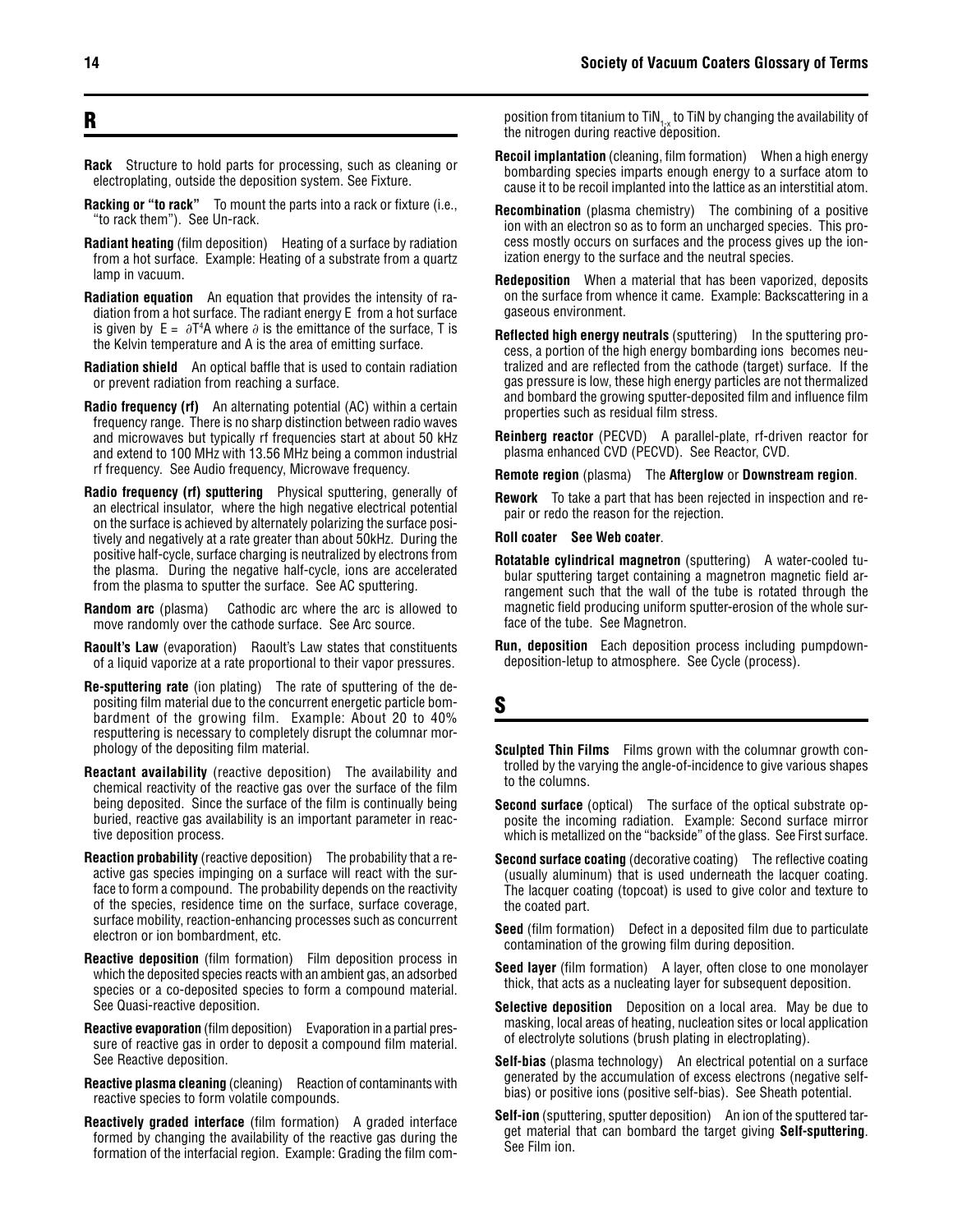- **Self-sputtering** Sputtering by an ion of the target material being sputtered. See Film ion.
- **Sensitization** (surface) The production of unsatisfied chemical bonds on a surface which increase the chemical reactivity of the surface. Often sensitization is a temporary condition so the **Timeto-use** must be specified.
- **Serial co-sputtering** (PVD technology) When material from one sputtering target is deposited onto another sputtering target from which it is sputtered to produce a graded or mixed composition.
- **Shall** Term used in a Specification or Manufacturing Process Instruction (MPI) that indicates a mandatory procedure. Example: The gloves shall be discarded after each use. See May, Should.
- **Sheath potential** (plasma) The potential across a sheath. Example: The potential across the wall sheath is typically a few eV with the plasma being positive with respect to the wall due to the higher mobility of the electrons as compared to the ions.
- **Should** Term used in a specification or MPI that indicates a good practice but which is not mandatory. Example: Gloves should be discarded after use. See Shall, May.
- **Shutter** (vaporization) A movable optical baffle between the vaporization source and the substrate that prevents contaminants from the source from depositing on the substrate during the initial heating of the source. The shutter also minimizes radiant heating of the substrate before vaporization begins. The shutter can also be used to establish the deposition time.
- **Single-unit processing** (PVD technology) Processing one (or a small number of) units at a time in contrast to processing a number of units each cycle (Batch coating). Example: Processing compact discs one-at-a-time with a cycle time of less than 3 seconds.
- **Skin** (sintered material, sputtering target) The dense surface layer that is sometimes formed on sintered materials.
- **Skull** (evaporation) The solid liner that forms between a molten material and a surface. The skull may be due to cooling such as a molten material in contact with a water-cooled copper hearth or may be due to the formation of a reaction layer such as molten titanium in contact with a carbon liner giving a TiC skull.
- **Soot** (CVD, reactive deposition) Ultrafine particles formed by gas phase decomposition (CVD) and nucleation. See Ultrafine particles.
- **Space charge** The net charge in a volume of space caused by an excess of one charged species over another. Example: An excess of electrons and negative ions over positive ions will result in a negative space charge.
- **Specification, process** The formal document which contains the "recipe" for a process and which defines the materials to be used, how the process is to be performed, the parameter windows and other important information related to safety, etc. Information on all critical aspects on the **Process flow sheet** should be covered by Specifications. See Process flow sheet.
- **Spit** (evaporation) A molten droplet of the evaporant ejected from the molten surface. Spits generally result from vapor bubbles rising through the molten material. See Boiling beads.
- **Sputter cleaning** (cleaning) Removal of surface material in the deposition chamber by physical sputtering. See In situ cleaning.
- **Sputter deposition** (PVD technology, vacuum deposition processes) A physical vapor deposition process in which the source of the depositing atoms is a surface (target) being sputtered.
- **Sputtered (as in sputtered films)** Poor terminology; it is better to use **Sputter deposited** films.
- **Sputtering, Alternating Current (AC)** When two sputtering targets are electrically connected with each other such that when one target is the cathode the other is the anode with the polarity switching at a frequency of less than 50 kHz so each target is acting in a DC diode mode. This arrangement reduces the problems of the "**Disappearing anode effect**" when reactively depositing insulating film.
- **Sputtering, chemical** The vaporization of surface atoms by chemical reaction with a reactive bombarding species resulting in an easily volatilized compound species. Example: Sputter etching of silicon using bombardment with chlorine ions. See Reactive plasma etching (RPE), Reactive ion etching (RIE).
- **Sputtering directed** Sputter deposition where the sputtered species form a low-divergence beam before impinging on the substrate. The divergence can be colliminated by mechanical means, ionization and accleration, or by "long-throw" sputtering.
- **Sputtering, physical** The physical ejection (vaporization) of a surface atom by momentum transfer in the near-surface region by means of a collision cascade resulting from bombardment by an energetic atomic-sized particle.
- **Sputtering, pulsed DC** A diode configuration in which the negative potential is applied as a fast rise-time DC pulse with a zero or reverse potential for a short portion of each cycle. The negative pulse time can be 60 to 90% of the cycle time.
- **Sputtering, self** Sputtering of metals using ions of the same material either originating from the sputtering target or for another source.
- **Sputtering configuration** The geometry used for sputtering. See Magnetron, Deposition systems, Fixturing.
- **Sputtering configuration, conformal target** When the sputtering target is conformal with the substrate geometry. Example: Hemispherical target sputtering onto a hemispherical surface. See Fixtures.
- **Sputtering configuration, movable target** A sputtering configuration where the sputtering target is moved while the substrate remains stationary. Used when coating very large substrates.
- **Sputtering configuration, opposing targets** When two or more (multiple of twos) planar unbalanced magnetrons face each other and the substrate is passed between the targets. The magnetic fields of the targets are such that the escaping magnetic field lines go from one target to another.
- **Sputtering efficiency** (energy) The amount of energy that is represented by the ejected sputtered atom (vaporization energy plus kinetic energy) to the amount of energy put into the surface by the bombarding species. Sputtering has a very low energy efficiency compared to thermal evaporation.
- **Sputtering target** (PVD technology) The material to be sputtered. Generally a cathodic surface in a gas discharge. See Target.
- **Sputtering threshold** The minimum incident particle energy necessary to cause sputtering.
- **Sputtering yield** The ratio of the number of atoms ejected to the number of high-energy incident ions in the sputtering process.
- **Steered arc** (plasma technology) A cathodic arc where the arc is moved over the surface under the influence of a magnetic field. See Random arc.
- **Sticking coefficient** (film formation) The ratio of the particles that remain on the surface to those striking the surface. Also called **Sticking probability.**
- **Stoichiometric compound** A compound material which has the correct atomic ratios for all lattice sites to be occupied for the specific phase of the material. Example: CuO  $(1:1)$  or Cu<sub>2</sub>O  $(2:1)$ . See Sub-stoichiometric.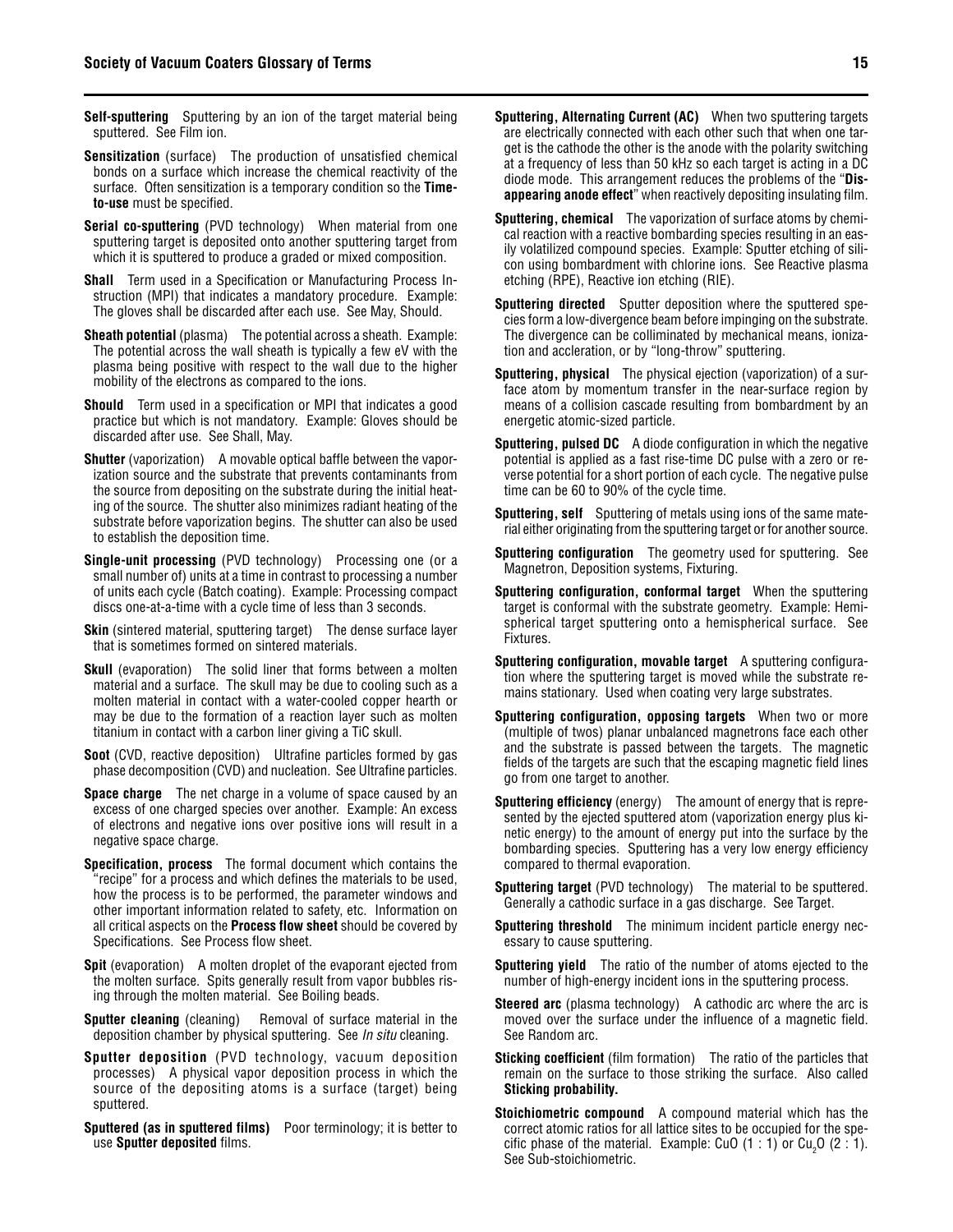**Stoichiometry** The numerical ratio of atoms in a compound.

- **Stranski-Krastanov model** (nucleation) Nucleation on a surface which changes structure during the initial deposition.
- **Structure Zone Model (SZM)** (film formation) A diagram showing the morphology of a deposited film as a function of some deposition parameter. Example: Temperature for vacuum evaporation; gas pressure and temperature for sputter deposition. See Movchin-Demchishin diagram, Thornton diagram.
- **Sub-stoichiometric compound** A compound that does not have the correct ratio of elements to have the most stable structure. Example: TiN<sub>1-x</sub> or SiO<sub>2-x</sub>. See Stoichiometric.
- **Sublimation** (PVD technology) Thermal vaporization from a solid surface. See Evaporation.
- **Sublimation source** (vaporization) A vaporization source for heating materials, such as chromium, that sublime rather than evaporate. The sublimation source can function best by ensuring good thermal contact between the heater and the solid. Example: Electroplated chromium on a tungsten heater or by heating by radiation in an oven-like structure, or by direct e-beam heating of the surface of the solid.
- **Substrate** (PVD technology) Surface on which the film is being deposited. See Real surface.
- **Superhard materials** Materials having a hardness greater than about 40 GPa. Examples are: diamond =  $100$  GPa and cubic BN = 40 GPa.

#### **T**

- **Target** (sputtering) The surface being sputtered. Usually at a cathodic potential with respect to a plasma. Targets can be formed by machining, rolling, melting, vacuum melting, sintering, CVD, and plasma spraying.
- **Target, conditioning** Removal of the surface contamination such as oxides and degassing the target material before the sputter deposition begins.
- **Target assembly, sputtering** The component of the sputter deposition system that contains the sputtering target, the target backing plate (if used) and the target cooling assembly. See Backing plate, target.
- **Target bonding** (sputtering) Joining the target to the backing plate with a high thermal conductivity bond. Bond can be inspected by thermal analysis or ultrasonic inspection. See Backing plate.
- **Target poisoning** Reaction of the surface of a sputtering target either with the reactive gas being used for reactive deposition or with a contaminant gas. The reacted layer causes a change in the performance of the sputtering target.
- **Target shielding** (sputtering) Shielding of the target to prevent establishing a plasma between the shield and the target. See Paschen curve.
- **Technology transfer** The transfer of a product design and fabrication technology from Research and Development (R&D) into Manufacturing. This includes issues dealing with manufacturability and scale-up as well as the ability of individuals to communicate with each other both through written (formal) documents such as specifications and through informal and formal personal interactions (e.g. meetings).
- **Thermal vaporization** (PVD technology) The vaporization of a material by raising its temperature. A useful vaporization rate for PVD processing is when the equilibrium vapor pressure is above about 2 mTorr. See Evaporation, Sublimation.
- **Thermalization** (vacuum technology) The reduction of the energy of an energetic particle to the energy of the ambient particles by collision, as it passes through the ambient.
- **Thickness, geometrical**(film characterization) The film thickness as measured in units of length. Examples: Microns, Ångstroms, mils, nanometers.
- **Thickness, mass** (film characterization) The film thickness as measured by mass per unit area. Example: Micrograms per square centimeter ( $\mu$ g-cm<sup>-2</sup>).
- **Thickness, optical** (optical) The geometrical thickness multiplied by the index of refraction.
- **Thickness, property** (film characterization) The thickness measured by some property of the film such as optical adsorption.
- **Thin film** (PVD technology) There is no universally accepted definition of the term "thin film." Generally the term is applied to deposits having a thickness of less than several microns. The term can be used to describe surface layers that affect the optical, electrical or chemical properties of a surface and in some cases the thin film affects the physical and mechanical properties of a surface such as the abrasion resistance. Also called a **Strike** in electroplating. See Coating, Thick film.
- **Throwing power** (PVD technology) The ability of a deposition process to cover a rough surface or deposit material in high aspect ratio (depth-to-width) surface features such as vias.
- **Tool** (semiconductor processing) System for performing a process (e.g. sputtering tool). Used synonymously with equipment.
- **Tooling** There is no universally accepted definition of the term "tooling" but it can be defined as the mechanical structure(s) in the deposition chamber that holds and moves the fixtures, vaporization source, shutters, masks, etc. Generally tooling is a non-removable structure in the system.
- **Tooling factor** The ratio of the observed condition, using sensors, during processing to the measured condition after processing. Example: Ratio of the film thickness on a quartz crystal monitor, to the measured thickness of the film deposited on the substrate.
- **Topcoat** (PVD technology) A film or coating that is put on a deposited film structure, generally by a separate process. Example: **Lacquer coating** on a deposited gold film to provide abrasion resistance.
- **Traveler**(manufacturing) Archival document that accompanies each batch of substrates detailing when the batch was processed and the specifications and MPIs used for processing. The traveler also includes the **Process sheet,** which details the process parameters of the deposition run.
- **Trigger arc** (arc vaporization) The high-voltage arc that is used to initiate the arc breakdown which is then sustained by the low-voltage, high-current arc.
- **Triode configuration** (plasma) A plasma configuration where a plasma is established between a cathode and an anode, often with magnetic confinement, and ions are extracted out of the plasma to a third electrode which is at a negative potential with respect to the plasma. Used in triode sputtering configurations.
- **Tuning** (plasma) Matching the impedance of the load to that of the power supply so as to couple the maximum amount of energy into the load (plasma).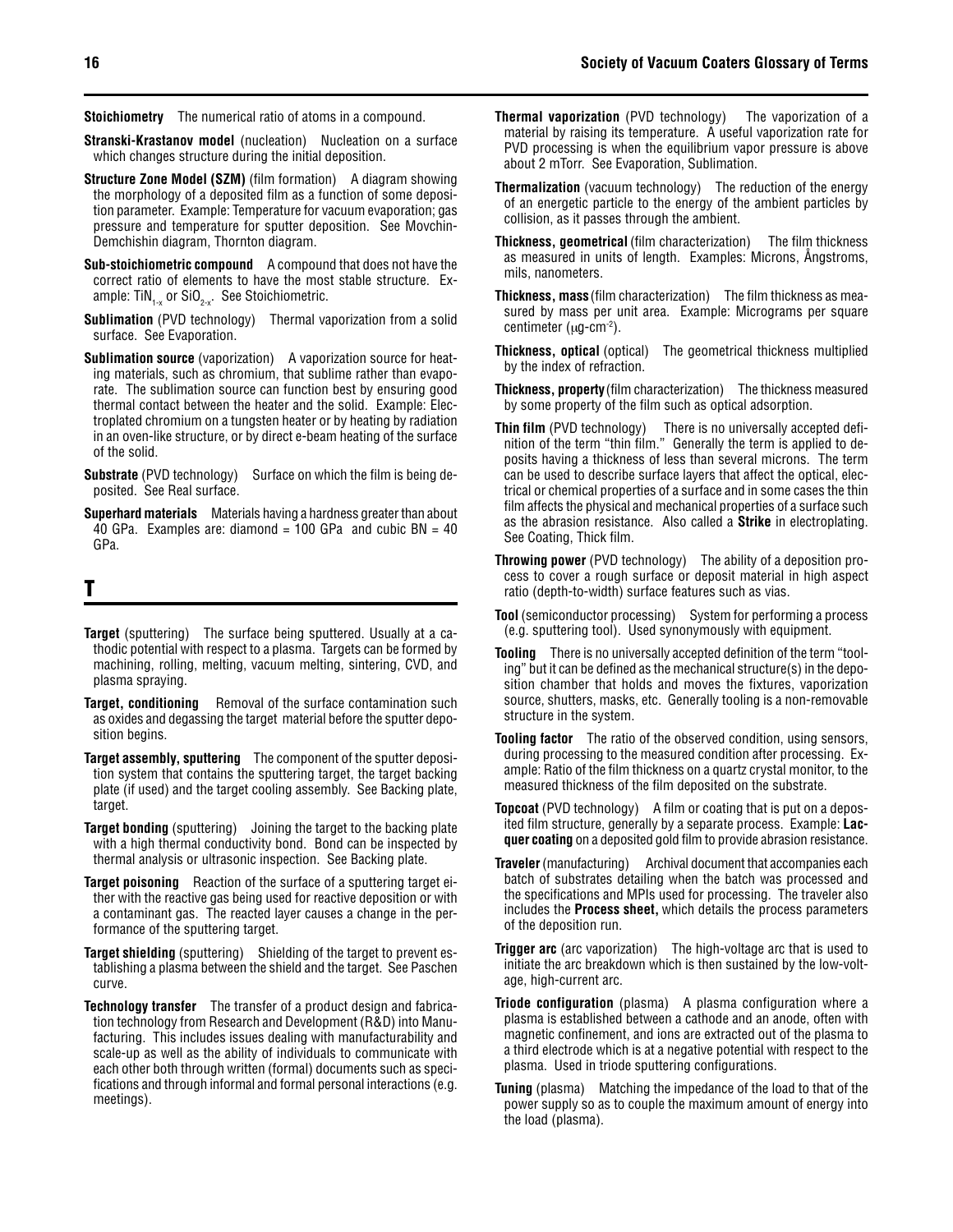#### **U**

- **Ultrafine particle** (cleaning) Particle having a diameter less than about 0.5 microns. Generally formed by vapor phase nucleation of vaporized material or the residue from the evaporation of an aerosol. Also called **Nanoparticles**. See Vapor phase nucleation, Gas evaporation, Nanophase materials.
- **Un-rack** To remove parts from a fixture. See Racking**.**
- **Unbalanced magnetron** (sputtering) A magnetron configuration in which the magnetic fields are arranged so as to allow some of the secondary electrons to escape from the vicinity of the cathode to establish a plasma between the target and the substrate. See Magnetron.

#### **V**

- **Vacuum arc** An arc formed in a vacuum such that all of the ionized species originate from the arc electrodes. See Gaseous arc.
- **Vacuum cadmium plating** Vacuum deposition of cadmium on high strength steel to avoid hydrogen embrittlement of the steel which can occur in electroplated cadmium. Also used to avoid water pollution problems. Also called **Vac cad plating.**
- **Vacuum coating** (thin film technology) Film deposited by a PVD process.
- **Vacuum deposition** (PVD technology) Films deposited by thermal vaporization of a material in a vacuum so that particles that leave the source do not collide with gas molecules before they reach the substrate. Often used synonymously with **Vacuum evaporation**.
- **Vacuum evaporation** (PVD technology, vacuum deposition processes) Thermal vaporization of a material in a vacuum so that particles that leave the source do not collide with gas molecules before they reach the substrate. Often used synonymously with **Vacuum deposition**.
- **Vapor** A gas that is easily condensed by cooling, compression, etc. The term gas is often used in a context that includes vapors. See Gas.
- **Vapor Phase Epitaxy (VPE)** (PVD technology) Formation of single crystal films by Chemical Vapor Deposition (CVD) processes. See Chemical Vapor Deposition (CVD).
- **Vapor phase nucleation** The development (condensation) of nuclei in the gas phase due to multi-body collisions. See Ultrafine particles, Gas evaporation, Black sooty crap (BSC).
- **Vapor pressure, equilibrium** The pressure of the vapor of a solid or liquid above the surface in a closed container such that as many particles return to the surface as leave the surface. Also called the **Saturation vapor pressure**.
- **Vaporization (volatilization)** The conversion of a solid or liquid to a vapor by any means such as thermal, arcing, sputtering, etc.
- **Vapour See Vapor** British spelling for vapor.
- **Very Low Pressure CVD (VLP-PECVD)** Plasma Enhanced CVD at a pressure (<15 mTorr) where ions can be accelerated to appreciable energies. Often used in conjunction with a PVD process to give a hybrid process such as depositing a metal carbide by sputtering the metal and obtaining the carbon by PECVD from C2H2.
- **Void** (film growth) A region lacking solid matter. The void may be internal with no connection to a free surface or it can be connected to a free surface. Also called a **Pore**.

#### **W**

- **Web** (PVD technology) A thin, flexible membrane that may be solid or perforated.
- **Web coating** (PVD technology) Depositing a film on a web of material, usually of a polymer or paper. Aluminum is a commonly deposited film material in web coating.
- **Wetting growth** (film formation) The lateral growth of nuclei on a surface due to the strong interaction of the adatoms with the surface. See De-wetting growth.
- **Window, process parameter** The region between the process parameter limits that allows a satisfactory product to be produced. The larger the window, the more robust is the process. Example: 100 $\degree$ C ± 10 $\degree$ C - the window in 20 $\degree$ C.

#### **Y**

- **Yield, product** The percentage of substrates that enter the production processing sequence that result in good product.
- **Yield, secondary electron** The number of electrons emitted from a surface per incident electron or incident ion. The secondary electron yield for electrons is much higher than for ions.
- **Yield, sputtering** The number of ejected (sputtered) surface atoms per incident high energy bombarding particle (ion).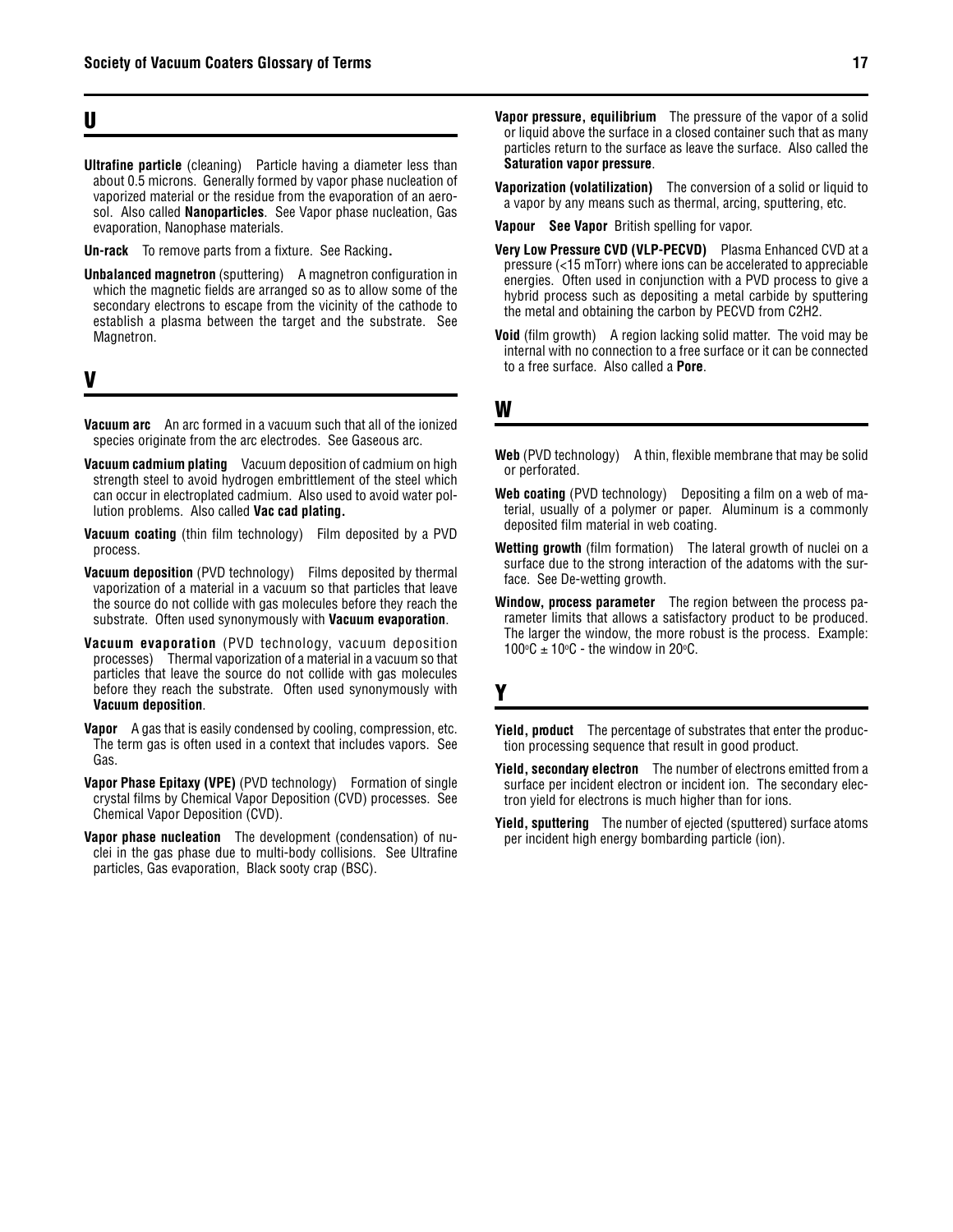#### **A A** Ampere **Å** Ångstrom **AAS** Atomic Adsorption Spectroscopy **ABS** Acrylonitrile-butadiene-styrene copolymer, alky-benzene-sulfonate detergent **ACGIH** American Conference of Governmental Industrial Hygienist **ACS** American Chemical Society **AEM** Analytical Electron Microscopy **AES** Auger Electron Spectroscopy **AESF** American Electroplaters and Surface Finishers **AFM** Atomic Force Microscopy, Abrasive Flow Machining **AIMCAL** Association of Industrial Metallizers, Coaters and Laminators, Inc. **AIP** American Institute of Physics **AMLCD** Active-Matrix Liquid Crystal Display **AMR** Anisotropic MagnetoResistive **ANSI** American National Standards Institute **AO** Atomic Oxygen **APC** Adaptive Process Control **AP-CVD** Atmospheric Pressure Chemical Vapor Deposition **APIMS** Atmospheric Pressure Ionization Mass Spectrometry **APS** American Physical Society **AR** AntiReflective **ARC** AntiReflective Coating **ARE** Activated Reactive Evaporation **ARIP** Activated Reactive Ion Plating **ARO** After Receipt of Order **ASHRAE** American Society of Heating, Refrigerating and Airconditioning Engineers **ASIC** Application Specific Integrated Circuit **ASM** ASM International (Previously American Society for Metals now ASM International) **ASME** American Society of Mechanical Engineers **ASNT** American Society for Nondestructive Testing **ASQC** American Society for Quality Control **ASTM** American Society for Testing and Materials **AVEM** Association of Vacuum Equipment Manufacturers (AVEM International) **AVS** American Vacuum Society  $\alpha$  (a) (a) amorphous (Example: a-Si or  $\alpha$ -Si) **amu** atomic mass unit **atm** atmosphere (usually standard atmosphere) **at%** atomic percent

| Magneic field (vector)                                  |
|---------------------------------------------------------|
| Bayard-Alpert Gauge                                     |
| <b>Broad Band Antireflection</b>                        |
| Biaxially oriented polypropylene                        |
| (filter) Bandpass                                       |
| BoroPhosphoSilicate Glass                               |
| (light) Bidirectional Reflectance Distribution Function |
| <b>Black Sooty Crap</b>                                 |
| (crystallography) body centered cubic                   |
| boiling point                                           |
|                                                         |

#### **C**

| C       | Capacitance, Ceiling                                                                  |
|---------|---------------------------------------------------------------------------------------|
| CAD     | <b>Computer Aided Design</b>                                                          |
| CAM     | <b>Computer Aided Manufacturing</b>                                                   |
| CAS     | <b>Chemical Abstract Service</b>                                                      |
| CASS    | Copper Accelerated Acetic Acid Salt Spray                                             |
| CCAI    | <b>Chemical Coaters Association International</b>                                     |
| CCD     | <b>Charged-Coupled Devices</b>                                                        |
| CCW     | Counterclockwise                                                                      |
| CD      | Compact Disc; Critical Dimension; or Cross<br>Direction                               |
| CDG     | Capacitance Diaphragm Gauge                                                           |
| CDMS    | Chlorodimethylsilane                                                                  |
| CD-R    | <b>Compact Disc-Recordable</b>                                                        |
| CEVC    | <b>Completely Enclosed Vapor Cleaner</b>                                              |
| CF™     | ConFlat (vacuum flange)                                                               |
| CFC     | Chlorofluorocarbon                                                                    |
| CFC-111 | Trichloroethane                                                                       |
| CFC-113 | Trichlorotrifluoroethane                                                              |
| CGA     | <b>Compressed Gas Association</b>                                                     |
| CIE     | Commission International de l'Eclairage<br>(International Comimssion on Illumination) |
| CLA     | <b>Center Line Average</b>                                                            |
| CLEO    | Conference on Laser and Electro-Optics                                                |
| CMM     | <b>Converting Machinery/Materials</b>                                                 |
| CMOS    | Complementary metal-oxide semiconductor                                               |
| CMP     | Chemical-Mechanical Polishing, Chemical-<br><b>Mechanical Planarization</b>           |
| CN      | <b>Coordination Number</b>                                                            |
| CNDP    | <b>Cold Neutron Depth Profile</b>                                                     |
| COO     | (or CoO) Cost Of Ownership                                                            |
| CPP     | Cast Polyproplylene                                                                   |
| CrP     | Chromium-rich oxide Passivation                                                       |
| CRT     | Cathode Ray Tube                                                                      |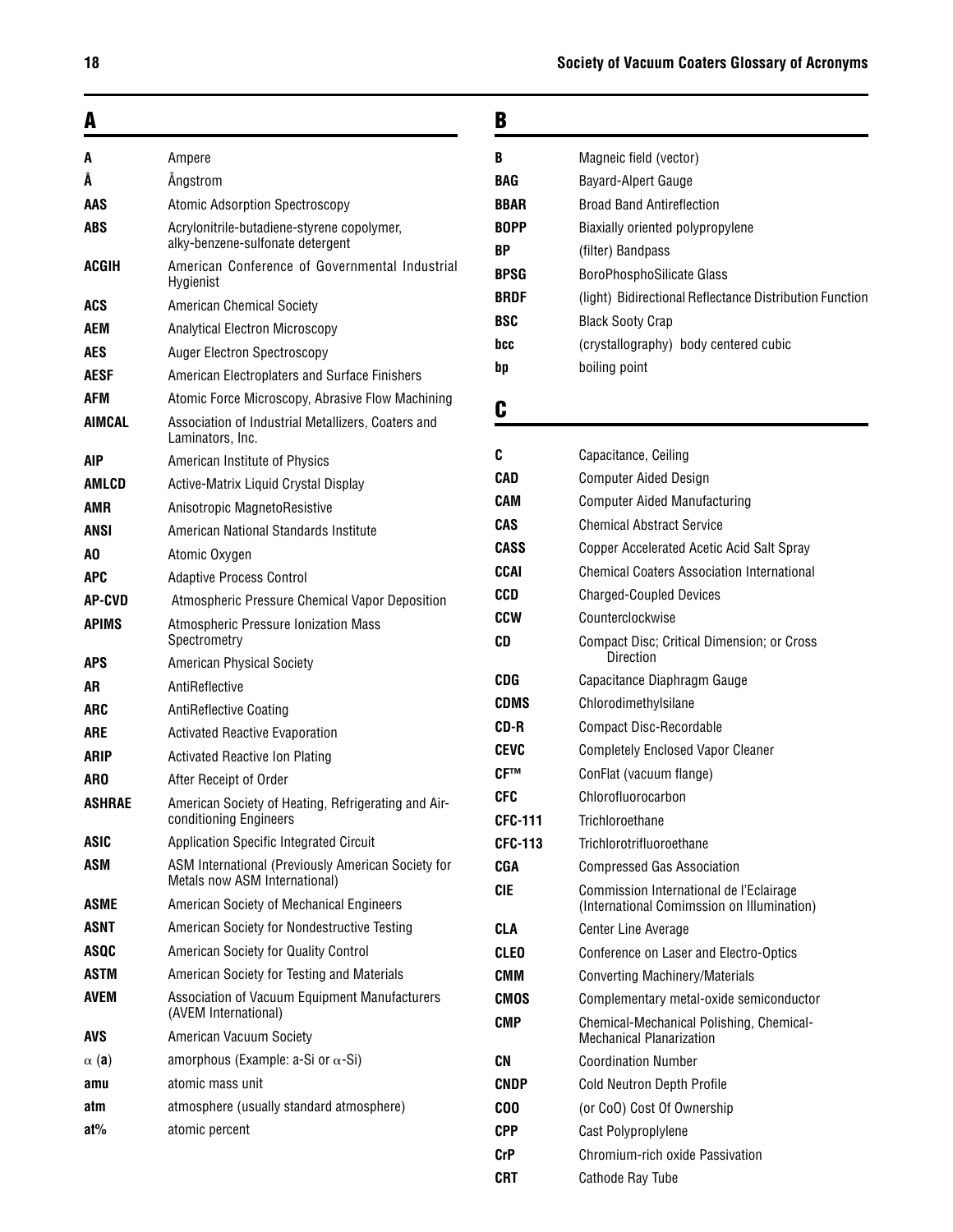| CTE         | Coefficient of Thermal Expansion         |
|-------------|------------------------------------------|
| <b>CTMS</b> | Chlorotrimethylsilane                    |
| C-V         | Capacitance-Voltage                      |
| CVD         | <b>Chemical Vapor Deposition</b>         |
| CW          | Clockwise                                |
| C           | velocity of light in a vacuum            |
| CC          | cubic centimeter                         |
| cfm         | cubic feet per minute                    |
| cfs         | cubic feet per second                    |
| cgs         | centimeter-gram-second (system of units) |
| cm          | centimeter                               |

#### **D**

| D-CVD        | Dielectric-CVD                                   |
|--------------|--------------------------------------------------|
| <b>DCS</b>   | Dichlorosilane                                   |
| DI           | Deionized water                                  |
| Diff         | Diffusion pump                                   |
| DIO          | Deionized and ozonated (water)                   |
| <b>DIW</b>   | <b>Deionized Water</b>                           |
| DLC          | Diamond-Like-Carbon                              |
| <b>DMS</b>   | <b>Dual Magnetron Sputtering</b>                 |
| <b>DMSO</b>  | Dimethyl Sulfoxide                               |
| <b>DOE</b>   | Department of Energy (US), Design of Experiments |
| <b>DOP</b>   | Dioctyl Phthalate                                |
| DOT.         | Department of Transportation                     |
| <b>DOVID</b> | Diffractive Optically Variable Image Device      |
| DP           | Diffusion Pump                                   |
| DRAM         | Dynamic Random Access Memory                     |
| <b>DTIC</b>  | Defense Technical Information Center (USA)       |
| <b>DUV</b>   | Deep UltraViolet                                 |
| d            | Day                                              |
| dwt          | pennyweight                                      |
|              |                                                  |

#### **E**

| Е          | Emissivity, electric field (vector), exponential |
|------------|--------------------------------------------------|
| $EB$ (eb)  | Electron Beam                                    |
| ECM        | ElectroChemical Machining                        |
| ECR        | Electron Cyclotron Resonance                     |
| <b>ECS</b> | Electrochemical Society                          |
| EDM        | ElectroDischarge Machining                       |
| EDX        | Energy Dispersive X-ray                          |
| EDTA       | Ethylene Diamine Tetraacetic Acid                |
| EELS       | Electron Energy Loss Spectroscopy                |
| EHC        | Electrolytic hard chrome                         |
| EL         | Electroplated                                    |

#### **ELD** Electroluminescent Display (flat panel) **EMI** Electromagnetic Interference **EN** Electroless nickel **EPA** Environmental Protection Agency **Epi** Epitaxial **ERA** Evaporative Rate Analysis **ERD** Elastic Recoil Detection **ESCA** Electron Spectroscopy for Chemical Analysis **ESD** ElectroStatic Discharge **emf** electromotive force **epi** epitaxial **eV** electron volt

#### **F**

| F      | Farad                                                      |
|--------|------------------------------------------------------------|
| FC     | <b>Fault Classification</b>                                |
| FD     | <b>Fault Detection</b>                                     |
| FDD    | Floppy Disc Drive                                          |
| FEC.   | <b>Field Emission Cathode</b>                              |
| FED    | Field Emission Display, Field Emission Diode               |
| FE-SEM | Field Emission—Scanning Electron Microscopy                |
| FET    | Field Effect Transistor                                    |
| FLIR   | Forward Looking InfraRed $(7.5 \text{ to } 12 \text{ µm})$ |
| FPC    | <b>Fixed Process Control</b>                               |
| FPD    | Flat Panel Display                                         |
| FT-IR  | <b>Fourier Transform Infrared Analysis</b>                 |
| fcc    | face centered cubic                                        |
| fpm    | feet per minute                                            |
|        |                                                            |

### **G**

| G     | Giga (suffix for $10^{\circ}$ ), unit of magnetic field<br>strength (gauss), Gallons |
|-------|--------------------------------------------------------------------------------------|
| GANA  | Glass Association of North America                                                   |
| GDMS  | Glow Discharge Mass Stectrometry                                                     |
| GDOES | Glow Discharge Optical Emission Spectroscopy                                         |
| GFSI  | Ground Fault Circuit Interrupter                                                     |
| GPM   | <b>Gallons Per Minute</b>                                                            |
| g     | unit of gravitational acceleration, gram                                             |
| gr    | grain                                                                                |
| Ш     |                                                                                      |

#### **H**

| н   | Hour, Henry (unit of inductance)         |
|-----|------------------------------------------|
| HAP | Hazardous Air Pollutants                 |
| HAZ | Heat-affected zone, Hazardous (material) |
| HCD | <b>Hollow Cathode Discharge</b>          |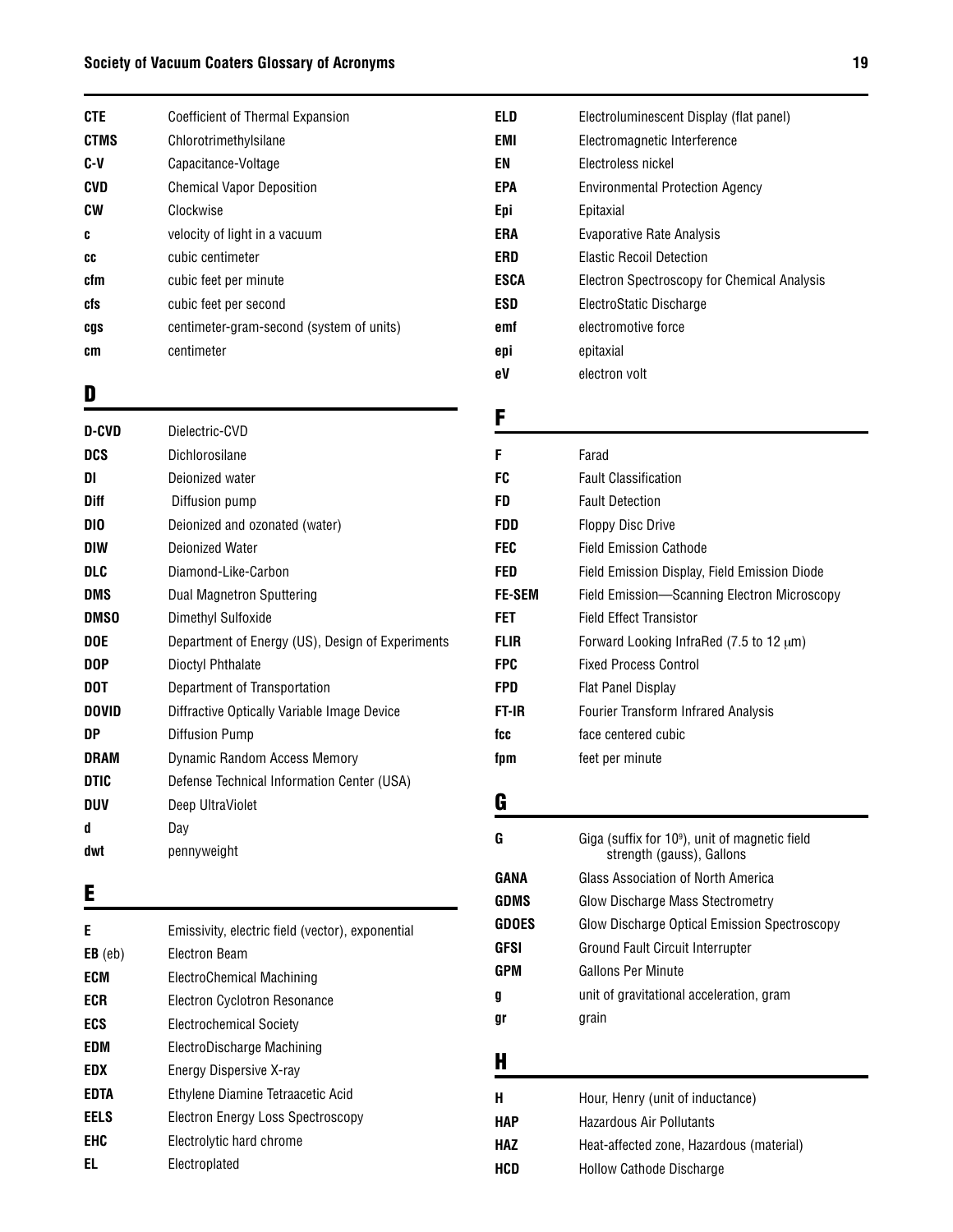| HCL            | Hollow Cathode Lamp, hydrochloric acid        |
|----------------|-----------------------------------------------|
| HDD            | <b>Hard Disk Drive</b>                        |
| <b>HDP-CVD</b> | High Density Plasma CVD                       |
| HEED           | <b>High Energy Electron Diffraction</b>       |
| HEPA           | High Efficiency Particle Air. See also ULPA.  |
| HF             | Hydrofluoric acid                             |
| <b>HFCVD</b>   | <b>Hot Filament Chemical Vapor Deposition</b> |
| HFE            | Hydrofluoroether                              |
| HMC            | <b>Hybrid Micro Circuit</b>                   |
| <b>HMCTSO</b>  | Hexamethylcyclotrisiloxane                    |
| <b>HMDSO</b>   | Hexamethyldisiloxane                          |
| <b>HVOF</b>    | High Velocity Oxygen Fuel                     |
| HWOT           | <b>Half Wave Optical Thickness</b>            |
| Hz             | Hertz (cycles per second)                     |
| h              | Planck's constant                             |
| hcp            | hexagonal close packed                        |
|                |                                               |

**I**

| IAD             | Ion Assisted Deposition                                                                 |
|-----------------|-----------------------------------------------------------------------------------------|
| <b>IARC</b>     | International Agency for Research on Cancer<br>(establishes carcinogenicy of materials) |
| IBA             | Ion Beam Analysis                                                                       |
| <b>IBAD</b>     | Ion Beam Assisted Deposition                                                            |
| <b>IBED</b>     | Ion Beam Enhanced Deposition                                                            |
| IBEST™          | Ion Beam Surface Treatment                                                              |
| IC              | <b>Integrated Circuit</b>                                                               |
| <b>ICB</b>      | Ionized Cluster Beam (deposition)                                                       |
| <b>ICP</b>      | <b>Inductively Coupled Plasma</b>                                                       |
| <b>ICP-MS</b>   | Inductively Coupled Plasma Mass Spectrometer                                            |
| ID              | <b>Internal Diameter</b>                                                                |
| <b>IDLH</b>     | Immediately Dangerous to Life or Health                                                 |
| <b>IDM</b>      | <b>Integrated Device Manufacturing</b>                                                  |
| <b>IEEE</b>     | Institute of Electrical and Electronic Engineers                                        |
| IES             | Institute of Environmental Sciences                                                     |
| ILD             | InterLayer Dielectric                                                                   |
| IMD             | InterMetal Dielectric                                                                   |
| <b>IMEMS</b>    | <b>Integrated Microelectromechanical Systems</b>                                        |
| <b>IPA</b>      | <b>IsoPropyl Alcohol</b>                                                                |
| <b>IPC</b>      | Institute for Interconnecting and Packaging<br><b>Electronic Circuits</b>               |
| <b>ISHM</b>     | International Society for Hybrid Microelectronics                                       |
| IS <sub>0</sub> | International Standards Organization                                                    |
| <b>ISS</b>      | Ion Scattered Spectrometry                                                              |
| ITO             | Indium-tin-oxide alloy (90 : 10)                                                        |
| <b>IVD</b>      | Ion Vapor Deposition                                                                    |
| <b>IWFA</b>     | International Window Film Association                                                   |

| I-PVD<br>I-V  | Ion-assisted Physical Vapor Deposition<br>Curent - voltage                                                                                                                                |
|---------------|-------------------------------------------------------------------------------------------------------------------------------------------------------------------------------------------|
|               |                                                                                                                                                                                           |
| J             |                                                                                                                                                                                           |
| J             | Joule, electric current (vector)                                                                                                                                                          |
| JVST          | Journal of Vacuum Science and Technology                                                                                                                                                  |
| K             |                                                                                                                                                                                           |
| K             | dielectric constant, Karat (fineness of gold)                                                                                                                                             |
| k             | kilo (suffix for $103$ ), Boltzman's constant, portion of<br>the complex index of refraction given by n-ik or n<br>(1-ik), optical extinction coefficient ( $k = \alpha \lambda / 4\pi$ ) |
| kcal          | kilocalorie                                                                                                                                                                               |
| kGy           | KiloGray                                                                                                                                                                                  |
| <b>kWH</b>    | kilo-watt-hour                                                                                                                                                                            |
|               |                                                                                                                                                                                           |
|               | Low (carbon steel), Liter (preferred)                                                                                                                                                     |
| <b>LASER</b>  | Light-Amplification by Stimulated Emission of<br>Radiation                                                                                                                                |
| $LC_{50}$     | Median lethal dose                                                                                                                                                                        |
| LCD           | Liquid Crystal Display                                                                                                                                                                    |
| LCM           | Laser Confocal Microscope                                                                                                                                                                 |
| LCVD          | Laser Chemical Vapor Deposition                                                                                                                                                           |
| LDPE          | Low Density Polyethylene                                                                                                                                                                  |
| LED           | <b>Light Emitting Diode</b>                                                                                                                                                               |
| LEED          | Low Energy Electron Diffraction                                                                                                                                                           |
| <b>LLDPE</b>  | Linear Low Density Polyethylene                                                                                                                                                           |
| LM            | Layer Metallization                                                                                                                                                                       |
| <b>LOCOS</b>  | <b>Local Oxidation of Silicon</b>                                                                                                                                                         |
| <b>LP-CVD</b> | Low Pressure Chemical Vapor Deposition. See also<br>SA-CVD.                                                                                                                               |
| <b>LPPS</b>   | Low Pressure Plasma Spray                                                                                                                                                                 |
| LIMA          | Laser-Induced Mass Analysis                                                                                                                                                               |
| <b>LLS</b>    | Linear Least Squares (statistical analysis)                                                                                                                                               |
| LN and LN2    | Liquid Nitrogen                                                                                                                                                                           |
| <b>LPCVD</b>  | Low Pressure Chemical Vapor Deposition                                                                                                                                                    |
| <b>LTEL</b>   | Long Term Exposure Limits                                                                                                                                                                 |
| LTS           | Long throw sputtering                                                                                                                                                                     |
| <b>LWP</b>    | Long Wavelength Pass filter                                                                                                                                                               |
| ı             | liter (not preferred)                                                                                                                                                                     |
|               |                                                                                                                                                                                           |

#### **M**

| М      | mega (prefix for $106$ ), Minute  |
|--------|-----------------------------------|
| MBE    | Molecular Beam Epitaxy            |
| MCrAIY | Metal-Chromium-Aluminum-Yitterium |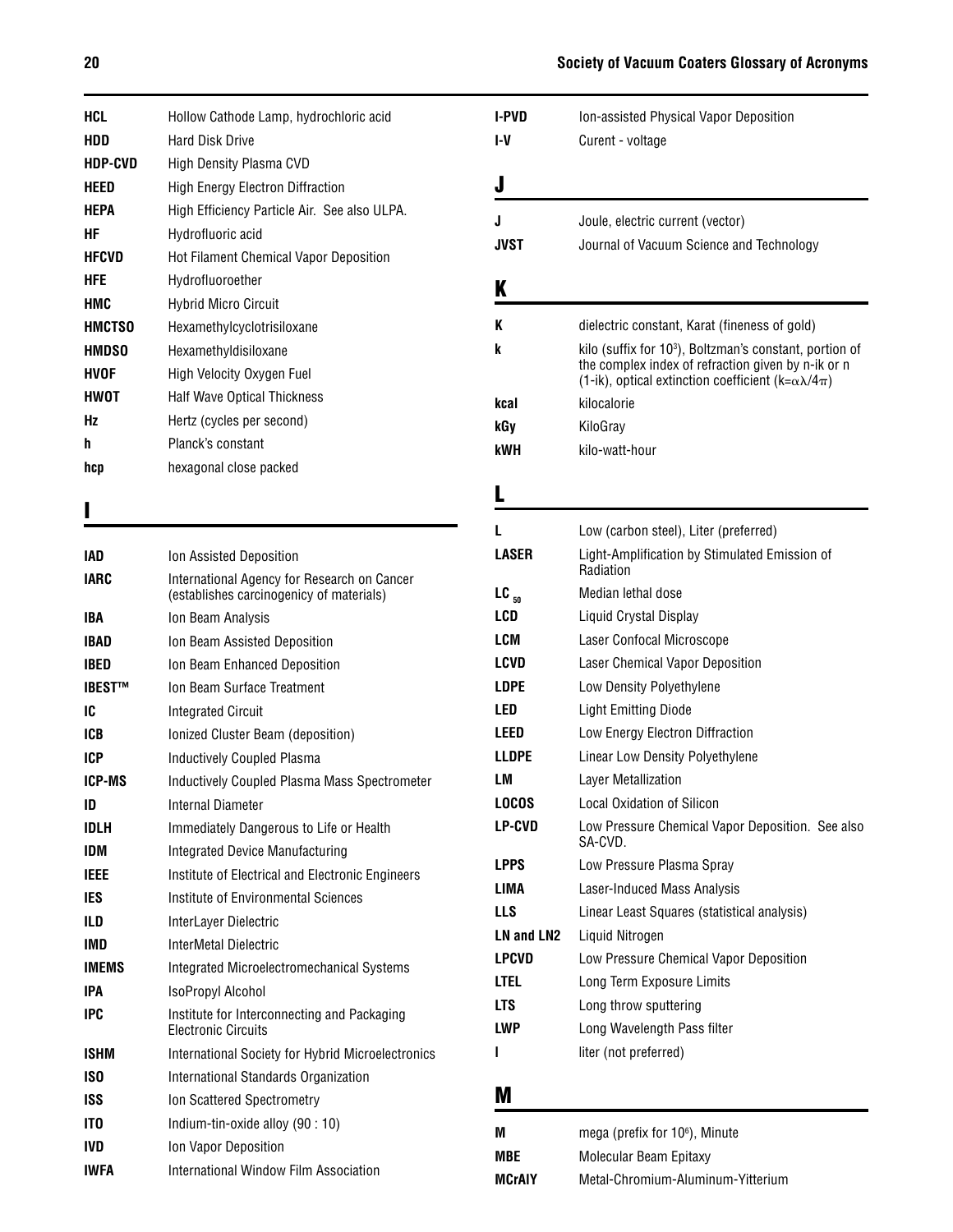| MD          | Movchan-Demchiskin, Machine Direction            |
|-------------|--------------------------------------------------|
| MDG         | Molecular Drag Gauge                             |
| Me          | Metal                                            |
| Me-C:H      | Metal-containing hydrocarbons                    |
| MEC         | Methylene Chloride                               |
| MEMS        | Microelectromechanical Systems (also called MST) |
| MERIE       | Magnetically Enhanced Reactive Ion Etcher        |
| ΜF          | Mid-Frequency                                    |
| MFC         | <b>Mass Flow Controller</b>                      |
| MFM         | <b>Mass Flow Meter</b>                           |
| MFSA        | Metal Finishing Supplier's Association           |
| ML          | Monolayer                                        |
| <b>MLAR</b> | Multi-Layer Antireflection Coating               |
| <b>MLS</b>  | Monolayers per Second                            |
| MMIC        | Monolithic Microwave Integrated Circuits         |
| MNS         | Metal-nitride-silicon                            |
| MO          | Magneto-Optical                                  |
| MOCVD       | Metal-Organic Chemical Vapor Deposition          |
| <b>MOS</b>  | Metal-Oxide Semiconductor                        |
| MPI         | Manufacturing Process Instruction                |
| ΜR          | Magnetoresistive                                 |
| MRS         | <b>Materials Research Society</b>                |
| <b>MSDS</b> | <b>Materials Safety Data Sheet</b>               |
| MST         | Microsystems Technology (also called MEMS)       |
| MT-CVD      | Medium Temperature Chemical Vapor Deposition     |
| MTR         | <b>Material Test Report</b>                      |
| <b>MVTR</b> | Moisture Vapor Transmission Rate                 |
| m           | milli (suffix for 10 <sup>-3</sup> ), molality   |
| mcg         | micrograms                                       |
| min         | minute                                           |
| mks         | meter-kilogram-second                            |

## **N**

| NACE          | National Association of Corrosion Engineers                  |
|---------------|--------------------------------------------------------------|
| NAMF          | National Association of Metal Finishers                      |
| <b>NBS</b>    | National Bureau of Standards, which has been<br>renamed NIST |
| NC.           | Normally closed                                              |
| <b>NDE</b>    | Non-Destructive Evaluation                                   |
| NDT           | Nondestructive Testing                                       |
| NEG           | Non-Evaporable Getter                                        |
| <b>NESHAP</b> | National Emission Standards for Hazardous Air<br>Pollutants  |
| NFPA          | National Fire Protection Association                         |
| <b>NIST</b>   | National Institute of Science and Technology (USA)           |
| NO            | Normally open                                                |
|               |                                                              |

| <b>NPB</b> | N-propyl Bromide                                                                                 |
|------------|--------------------------------------------------------------------------------------------------|
| NREL       | National Renewable Energy Laboratory                                                             |
| <b>NVR</b> | Non-Volatile Residues                                                                            |
| n          | Index of refraction, portion of the complex index of<br>refraction given by $n$ -ik or $n(1-ik)$ |
| nm         | nanometer                                                                                        |

# **O**

| OD                  | Optical Density; outside diameter                   |
|---------------------|-----------------------------------------------------|
| 0DP                 | Ozone Depletion Potential                           |
| OEM                 | Original Equipment Manufacturer                     |
| OES                 | <b>Optical Emission Spectroscopy</b>                |
| OLED                | <b>Organic Light Emitting Devices</b>               |
| 0PP.                | Oriented Polypropylene                              |
| OS                  | Ozone safe                                          |
| OSEE                | Optically Stimulated Electron Emission              |
| OSHA                | Occupational Safety and Health Administration (USA) |
| OTR                 | Oxygen Transmission Rate                            |
| OVID                | Optically Variable Image Display                    |
| OXTR                | Oxygen Transmission Rate                            |
| <b>oza</b> or oz(a) | Avoirdupois ounce                                   |
| <b>ozt</b> or oz(t) | Troy ounce                                          |

#### **P**

| P     | Suffix used to denote plasma deposited material.<br>Example P-TEOS. |
|-------|---------------------------------------------------------------------|
| Pa    | Pascal                                                              |
| PA    | Polyamide                                                           |
| PACVD | Plasma Assisted Chemical Vapor Deposition                           |
| PAPVD | Plasma Assisted Physical Vapor Deposition                           |
| PAVD  | Plasma Assisted Vapor Deposition                                    |
| PCE   | Perchloroethylene                                                   |
| PD    | Plasma Doping                                                       |
| PDP   | Plasma Display Panel                                                |
| PECVD | Plasma Enhanced Chemical Vapor Deposition                           |
| PEEK  | Polyethyletherketone                                                |
| PEI   | Polyetherimide                                                      |
| PEL   | Permissible Exposure Limits                                         |
| PEM   | <b>Plasma Emission Monitor</b>                                      |
| PERC  | Perchloroethylene                                                   |
| PET   | Polyethylene Terephthalate (polyester)                              |
| PF    | <b>Packing Fraction</b>                                             |
| PFC   | Perfluorocompounds                                                  |
| PFD   | <b>Process Flow Diagram</b>                                         |
| PFPE  | Perfluorinatedpolyether                                             |
| PIII  | Plasma Immersion Ion Implantation                                   |
|       |                                                                     |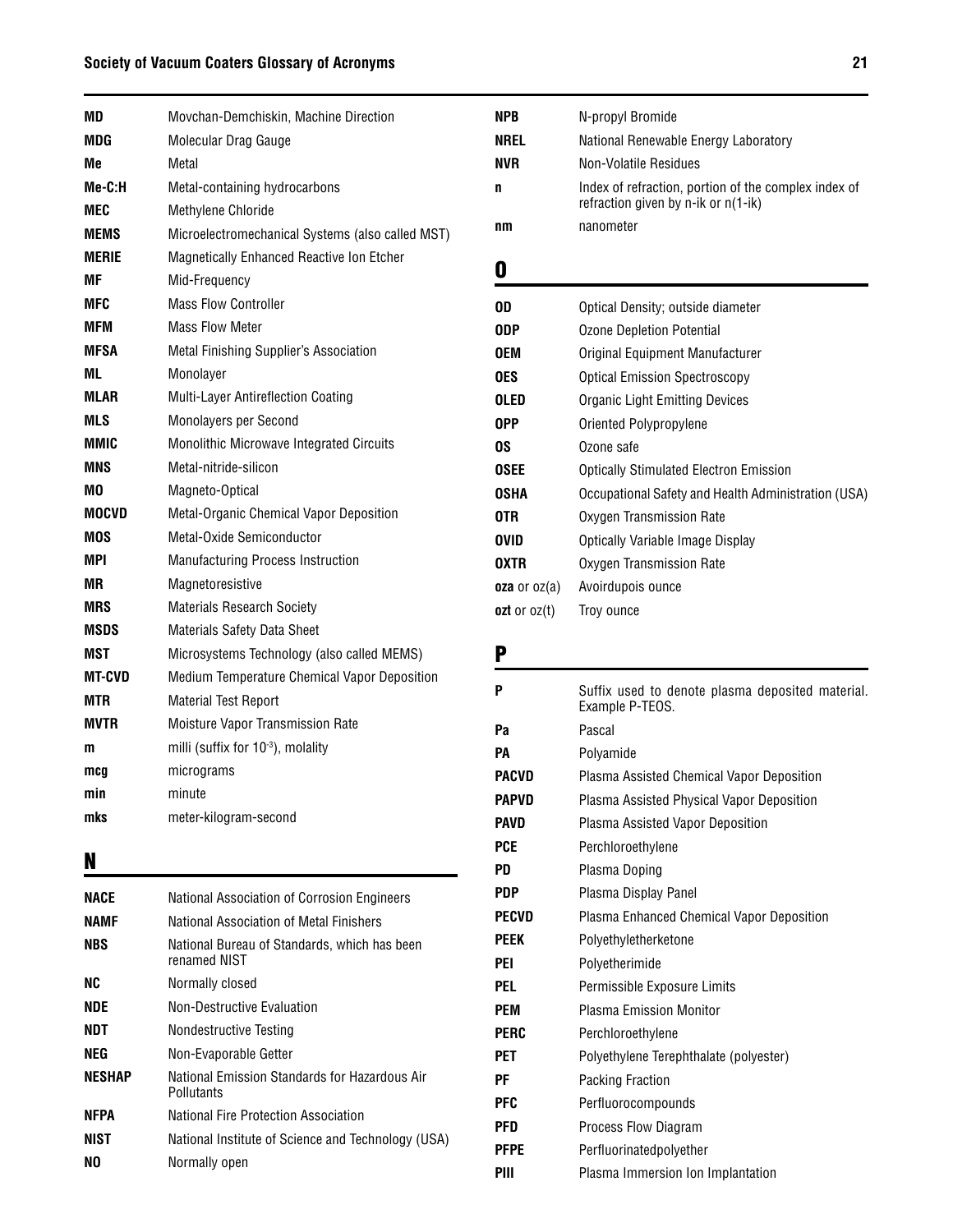| <b>PLD</b>     | <b>Pulsed Laser Deposition</b>                |
|----------------|-----------------------------------------------|
| <b>PM</b>      | Preventive Maintenance                        |
| <b>PML</b>     | Polymer Multilayer                            |
| <b>PMS</b>     | <b>Pulsed Magnetron Sputtering</b>            |
| P <sub>0</sub> | Purchase Order                                |
| <b>POU</b>     | Point of Use                                  |
| PP             | Polypropylene                                 |
| <b>PSG</b>     | PhosphoSilicate Glass                         |
| <b>PVA</b>     | Polyvinyl Alcohol                             |
| <b>PVC</b>     | PolyVinyl Chloride                            |
| <b>PVD</b>     | <b>Physical Vapor Deposition</b>              |
| <b>PVDC</b>    | Polyviniylidene chloride                      |
| <b>PWB</b>     | <b>Printed Wiring Board</b>                   |
| <b>PZT</b>     | LeadZirconateTitanate (PbZrTiO <sub>3</sub> ) |
| p              | parallel (Example: p wave)                    |
| pН             | Pouvoir Hydrogene                             |
| poly           | polycrystalline                               |
| ppm            | Parts per million.                            |
| ppmbv          | Parts per million by volume                   |
| psi            | Pounds per Square Inch                        |
| psia           | Pounds per Square Inch - Absolute             |
| psig           | Pounds per Square Inch — Guage                |
|                |                                               |

# **Q**

| 0           | charge in coulombs                          |
|-------------|---------------------------------------------|
| QA          | <b>Quality Assurance</b>                    |
| QC          | <b>Quality Control</b>                      |
| QCM         | Quartz Crystal Monitor                      |
| <b>QWOT</b> | <b>Quarter Wavelength Optical Thickness</b> |

<u> 1980 - Johann Barn, mars an t-Amerikaansk kommunister (</u>

## **R**

| R                         | Resistance, organic radical in chemical nomenclature |
|---------------------------|------------------------------------------------------|
| R,                        | Roughness (average)                                  |
| $\mathbf{R}_{\text{max}}$ | Roughness (maximum)                                  |
| $R_{s}$                   | Sheet resistance, Spreading resistance               |
| RAM                       | Random Access Memory                                 |
| <b>RBS</b>                | <b>Rutherford Backscattering Spectrometry</b>        |
| RED                       | <b>Reflection Electron Diffraction</b>               |
| RFI                       | Radiofrequency Interference                          |
| <b>RFQ</b>                | <b>Request for Quotes</b>                            |
| RGA                       | Residual Gas Analyzer                                |
| RH                        | <b>Relative Humidity</b>                             |
| <b>RHEED</b>              | Reflection High Energy Electron Diffraction          |
| <b>RIBE</b>               | Reactive Ion Beam Etching                            |
| RIE                       | Reactive Ion Etching                                 |
|                           |                                                      |

| <b>RMOS</b>  | Refractory Metal-Oxide Semiconductor  |
|--------------|---------------------------------------|
| R0           | Reverse Osmosis                       |
| ROM          | Read-Only Memory                      |
| <b>ROW</b>   | Rest of World                         |
| <b>RPE</b>   | Reactive Plasma Etching               |
| RT           | Room Temperature                      |
| RTA          | Rapid Thermal Annealing               |
| RTCVD        | Rapid Thermal CVD                     |
| RTN          | Rapid Thermal Nitridation             |
| <b>RTP</b>   | Rapid Thermal Processing              |
| <b>RTSPC</b> | Real Time Statistical Process Control |
| rf           | radio frequency                       |
| rms          | root mean square                      |
| rpm          | revolutions per minute                |
| rps          | revolutions per second                |

# **S**

| <b>SA-CVD</b> | Sub-Atmospheric CVD                                                           |
|---------------|-------------------------------------------------------------------------------|
| SAD           | <b>Selected Area Diffraction</b>                                              |
| SAE           | Society of Automotive Engineers                                               |
| SAMPE         | Society for the Advancement of Materials and<br><b>Processing Engineering</b> |
| SAW           | Surface Acoustic Wave                                                         |
| SCBA          | Self Contained Breathing Apparatus                                            |
| SCM           | Scanning Capacitance Microscope                                               |
| SCSI          | Small Computer Systems Interface                                              |
| SEAM          | Scanning Electron Acoustic Microscope                                         |
| SEI           | Secondary Electron Image                                                      |
| SEM           | <b>Scanning Electron Microscopy</b>                                           |
| SEMI          | Semiconductor Equipment and Materials<br>International                        |
| SI            | International System (system of units)                                        |
| SIAM          | Scanning Interferometric Aperatureless Microscope                             |
| SIMOX         | Separation by Implanted Oxygen                                                |
| <b>SIMS</b>   | Secondary Ion Mass Spectrometry                                               |
| SION          | Silicon oxynitride                                                            |
| SIP           | Sputter Ion Plating                                                           |
| SIS           | Semiconductor-Insulator-Semiconductor                                         |
| SLAM          | Scanning Laser Acoustic Microscope                                            |
| SLAR          | Single Layer Aintireflection                                                  |
| SMART         | Self-Monitoring, Analysis and Reporting Technology                            |
| SME           | Society of Manufacturing Engineers                                            |
| SMIF          | Standard Mechanical Interface                                                 |
| SMT           | Surface Mount Technology                                                      |
| SNMS          | Secondary Neutral Mass Spectrometry                                           |
| SOD           | Spin-On-Dielectric                                                            |
| <b>SOG</b>    | Spin-On-Glass                                                                 |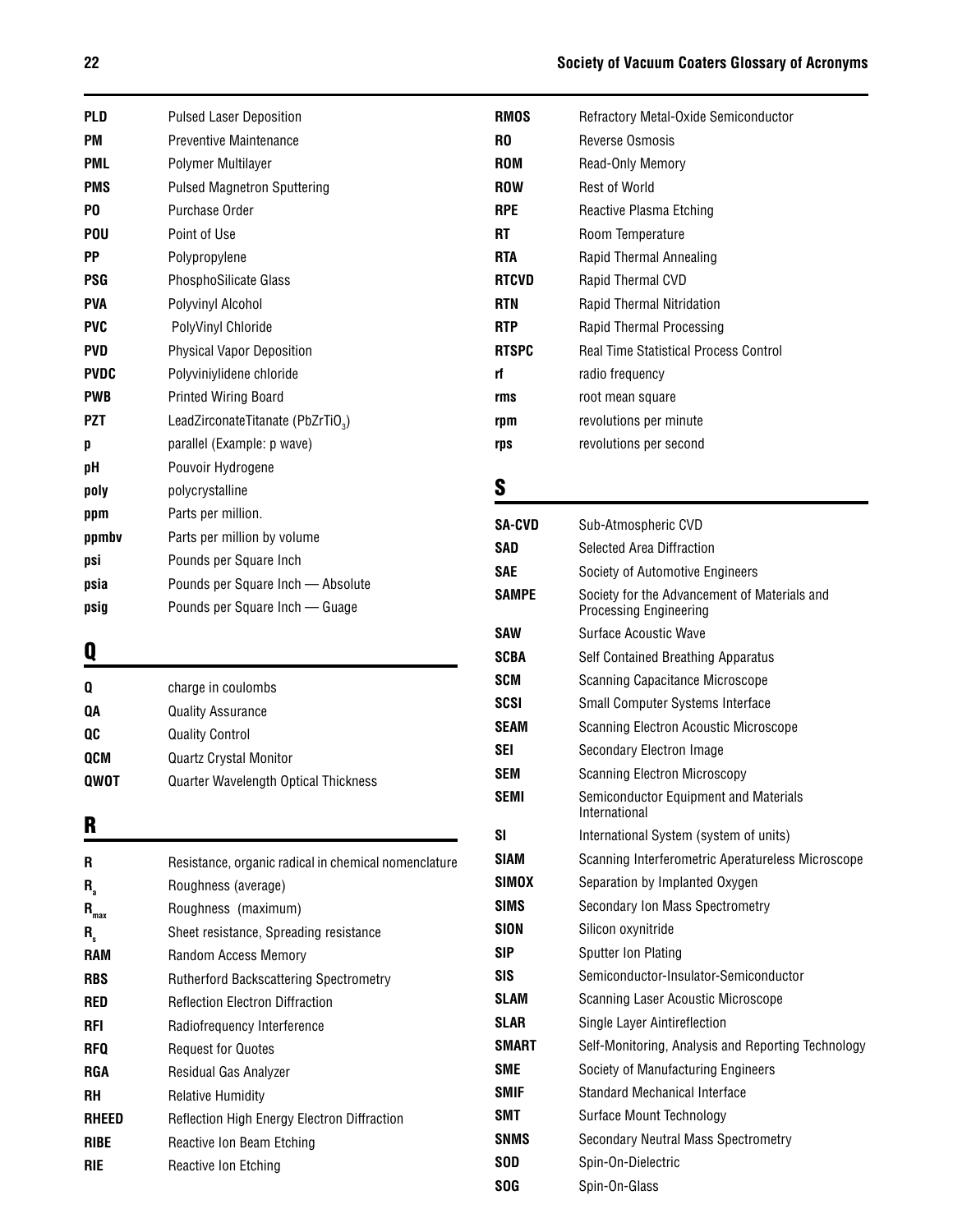| SPC                 | <b>Statistical Process Control</b>                 |
|---------------------|----------------------------------------------------|
| SPE                 | Solid Phase Epitaxy                                |
| <b>SPIE</b>         | International Society for Optical Engineering      |
| SQUID               | Superconducting Quantum Interference Device        |
| SRAM                | <b>Static Random Access Memory</b>                 |
| SRG                 | Spinning Rotor Gauge                               |
| SRM                 | <b>Standard Reference Material</b>                 |
| SS <sub>(SST)</sub> | Stainless steel                                    |
| SSIS                | <b>Surface Scanning Inspection Systems</b>         |
| SSMS                | <b>Spark Source Mass Spectrometry</b>              |
| STEL                | <b>Short Term Exposure Limits</b>                  |
| STEM                | Scanning Transmission Electron Microscopy          |
| <b>SThM</b>         | Scanning Thermal Microscopy                        |
| STI                 | <b>Shallow Trench Isolation</b>                    |
| STM                 | <b>Scanning Tunneling Microscopy</b>               |
| <b>STP</b>          | Standard Temperature (0°C) and Pressure (760 Torr) |
| <b>SVC</b>          | Society of Vacuum Coaters                          |
| SWP                 | Short Wavelength Pass filter                       |
| SZM                 | Structure-Zone-Model                               |
| S                   | second, perpendicular (as in s-wave)               |
| sccm                | standard cubic centimeters per minute              |
| <b>SCCS</b>         | standard cubic centimeters per second              |
| scf                 | standard cubic feet                                |
| scm                 | standard cubic meters                              |
| sq                  | specifc gravity                                    |
| slm                 | standard liters per minute                         |
| std                 | standard                                           |

### **T**

| TA          | Thermal analysis                                                                |
|-------------|---------------------------------------------------------------------------------|
| TAB         | Tape Automated Bonding                                                          |
| TA-MS       | <b>Thermal Analysis with Mass Spectrometry</b>                                  |
| TC          | Thermocouple, Thermocompression                                                 |
| TCA         | 1,1,1-trichloroethane (or methyl chloroform)                                    |
| TCC         | Transparent Conductive Coating                                                  |
| TCE         | Trichloroethylene (CHCI:CCI <sub>2</sub> ), Thermal Coefficient of<br>Expansion |
| <b>TCLP</b> | <b>Toxicity Characteristic Leaching Procedure</b>                               |
| TCO         | Transparent Conductive Oxide                                                    |
| <b>TCP</b>  | Transformer-Coupled Plasma                                                      |
| <b>TCR</b>  | <b>Temperature Coefficient of Resistivity</b>                                   |
| TD          | <b>Transverse Direction</b>                                                     |
| TEM         | <b>Transmission Electron Microscopy</b>                                         |
| <b>TEOS</b> | Tetraethoxysilane                                                               |
| TFI         | Thin-Film Inductive                                                             |
| TFT         | Thin Film Transistor                                                            |

| Thermogravimetric analysis                           |
|------------------------------------------------------|
| ThermoGravimetric Analysis with Mass<br>Spectrometry |
| <b>Total Integrated Scatter</b>                      |
| (W:10wt%Ti) or (W:30at% Ti) (alloy)                  |
| <b>Threshold Limit Values</b>                        |
| Tetramethyldisiloxane                                |
| Turbomolecular Pump                                  |
| Tetramethyldisiloxane (TMDSO preferred)              |
| Total Solar Heat Transmittance                       |
| Time Weighted Average                                |
| Thermal Wave Microscopy                              |
| Alloy of titanium, zirconium and molybdenum          |
| Tetrahedral amorphous carbon                         |
|                                                      |

| UBM          | Unbalanced Magnetron                     |
|--------------|------------------------------------------|
| UCHF         | Ultra-Clean High Flow                    |
| UF           | Ultra-Filtration                         |
| UHP          | Ultra-High Purity                        |
| UHV          | Ultra-High Vacuum                        |
| ULPA         | Ultra-Low Permeation Air. See also HEPA. |
| ULSI         | <b>Ultra-Large Scale Integration</b>     |
| uPVC         | Unplasticized Polyvinyl Chloride         |
| UPW          | Ultra-Pure Water                         |
| <b>USPTO</b> | US Patent and Trademark Office           |
| UTS          | Ultimate Tensile Strength                |
| UV           | Ultraviolet                              |
| u            | unified atomic mass unit                 |

# **V**

| V         | volt: Voltage (as in CV measurements)                                 |
|-----------|-----------------------------------------------------------------------|
| VAR       | Vacuum Arc Remelting                                                  |
| VCR       | <b>Voltage Coefficient of Resistance</b>                              |
| VEPA      | Very-high Efficiency Particulate Air (filter)                         |
| VHV       | Very High Vacuum                                                      |
| VIM       | Vacuum Induction Melting                                              |
| VLP-PECVD | Very Low pressure Plasma Enhanced Chemical<br><b>Vapor Deposition</b> |
| VLR       | Visible Light Reflection                                              |
| VLT       | Visible Light Transmission                                            |
| VOC       | <b>Volatile Organic Compounds</b>                                     |
| VOD       | Vacuum Oxygen Decarburization                                         |
| VPE       | Vapor Phase Epitaxy                                                   |
| VUV       | Vacuum UltraViolet                                                    |
| V         | velocity                                                              |